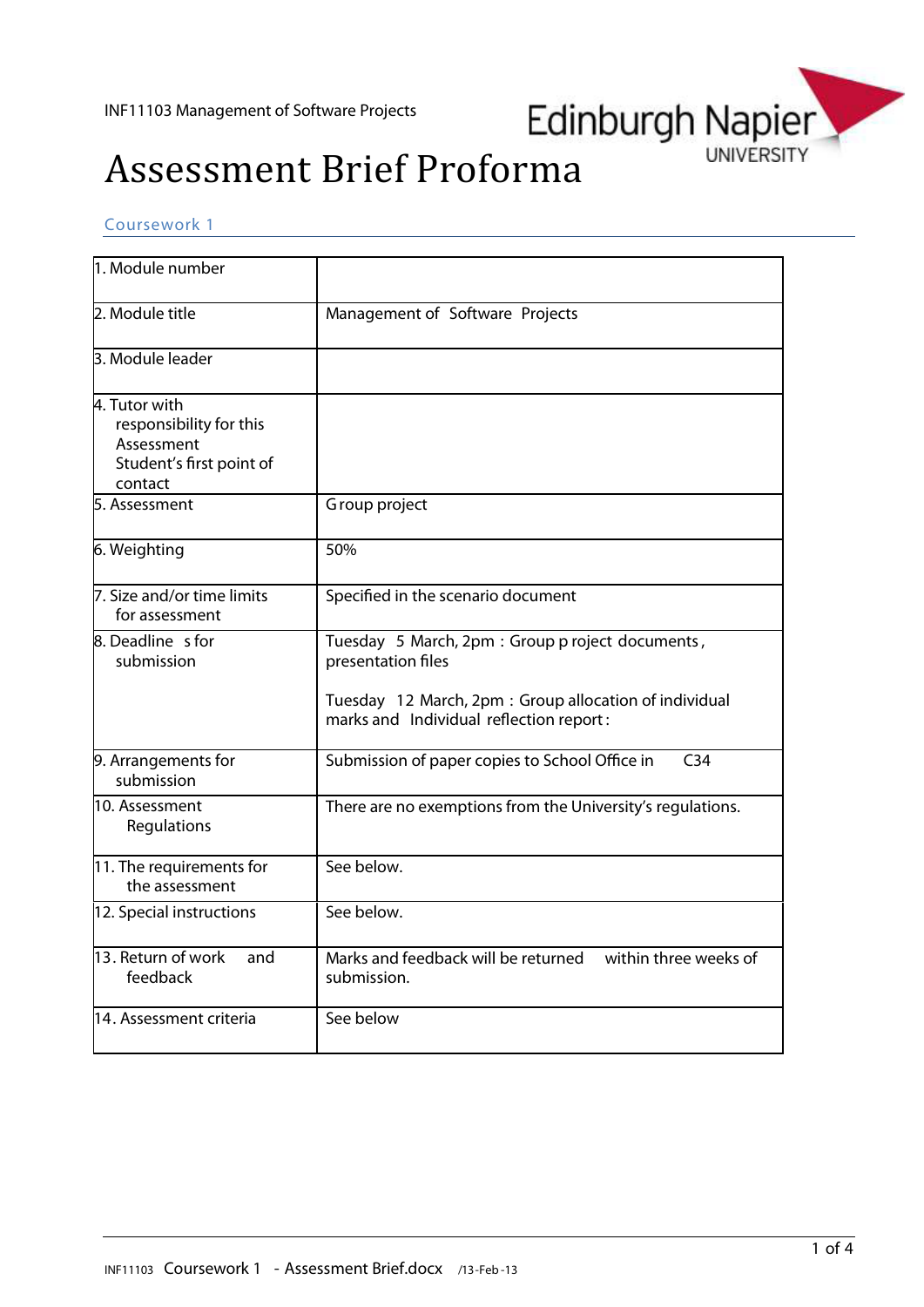#### **Overview**

Students will be divided into groups of 4 to complete this groupwork which consists of a number of elements. This is a formal piece of work which is worth 50% of your mark for the module.

The following documents are part of the assessment brief and are available through Moodle:

- Scenario handbook with the detailed client specification and deliverables requirements
- Project Management Templates

The marking and feedback mechanism is summarised in the assessment schema on the last page. More information will be provided as the course progresses.

#### **Coursework elements**

#### **1. Project initiation and planning (50 marks to group)**

The first element is a group project, presenting a project plan for development of a website. The project team will have to generate the relevant management documents as specified in the scenario document and present them for review.

#### **2. Group presentation (15 marks to group)**

The groups will be required to give a presentation to the class explaining and justifying their project plan approach and explaining the lessons learned from the planning process.

#### **3. Individual contribution and justification (10 marks to individual; 5 to group)**

Groups will be given 7 marks per member to allocate between themselves to reflect individual contributions to the project deliverables as they see fit: individuals can receive 0-10 marks. A group of 4 would therefore be given 28 marks to allocate (up to 10 marks per individual)

The group should provide a single page summarising their agreed allocations and giving short note to explain/justify the process used to allocate marks. (up to 5 marks to the group)

#### **4. Individual reflection (20 marks to individual)**

This should be an individual reflective evaluation of the management of the group coursework and an analysis of the project management issues that arose.

This should be a considered account as to the individual's perception of events. It is important that these issues should be viewed from a project management perspective and related to a project management framework such as PRINCE2. The account should consider both positive and negative elements of the experience as well as a view on how it could have been managed differently.

Suggested length: 1000 words, excluding bibliography, figures and tables.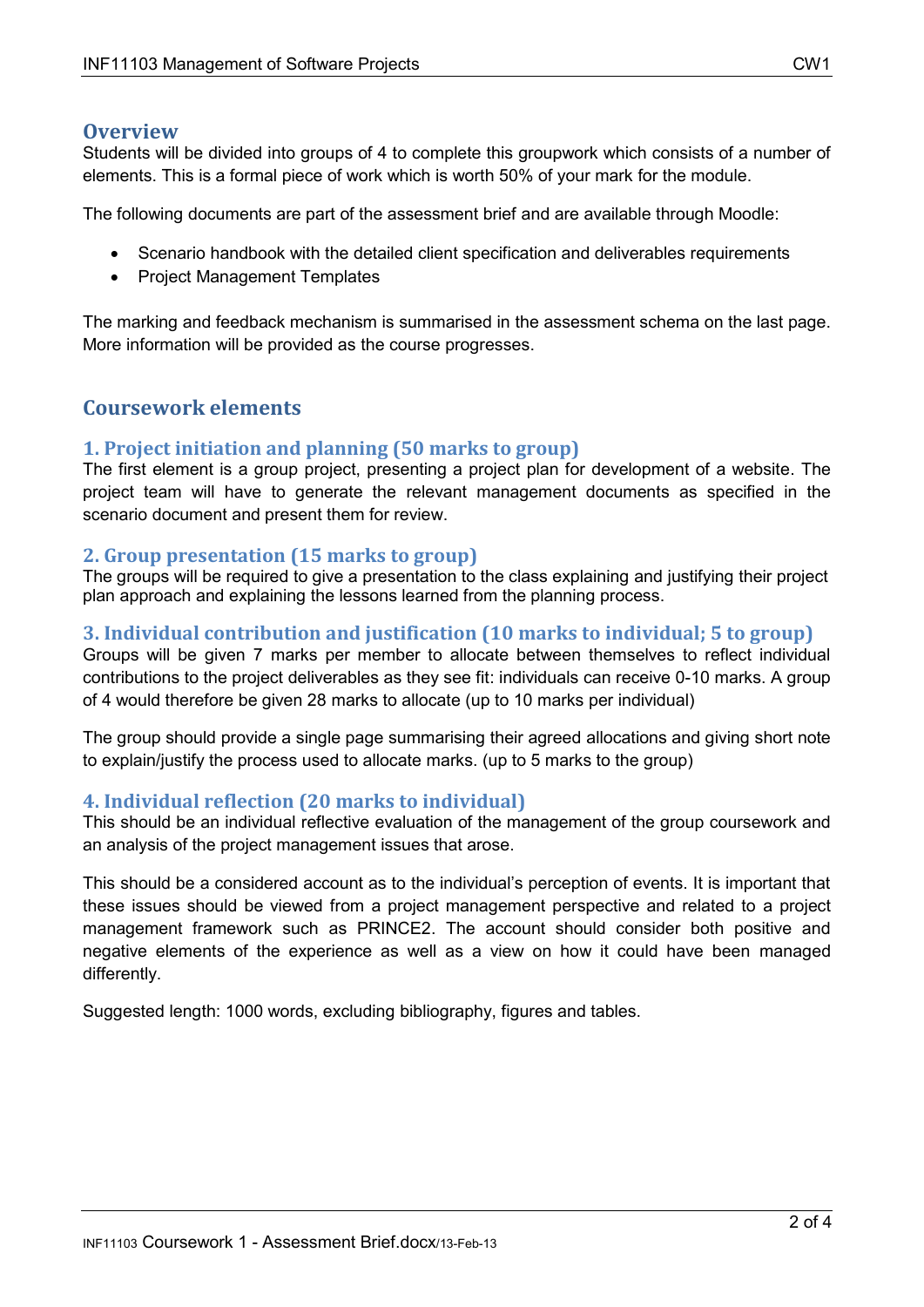#### **Timetable**

| Date     | <b>Action</b>                                                                    |
|----------|----------------------------------------------------------------------------------|
| 13 Feb   | Coursework issued                                                                |
| 20 Feb   | First Project Board meeting - Time report and Draft Business Case                |
| 27 Feb   | Second Project Board meeting – Time report, drafts of all documents for feedback |
| 5 March  | Submission of completed plan and supporting document:                            |
| 6 March  | Presentations of proposed plans                                                  |
| 12 March | Submission of justified individual mark allocations and individual reflections   |

Marks will be returned by 27 March.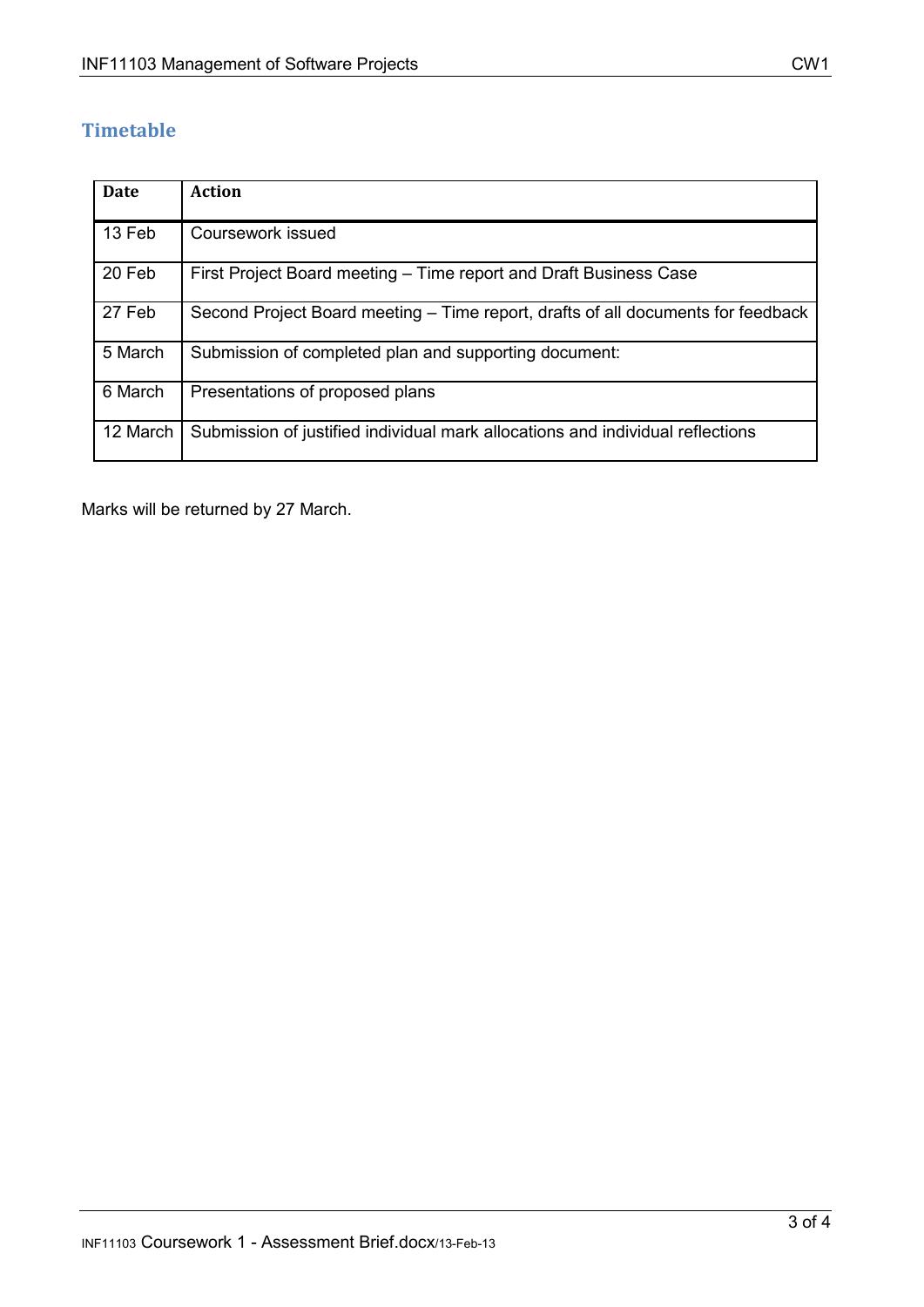**Name: \_\_\_\_\_\_\_\_\_\_\_\_\_\_\_\_\_\_\_\_\_\_\_\_\_\_\_\_\_\_\_\_ Matric Number \_\_\_\_\_\_\_\_**

#### **Group Name: Group Members:**

| Marking grid                                                                                                                                                                                                                                                                                                                      | Wtg | Exem -                                  | Excel - | Very |      | Satis - | Fail or |
|-----------------------------------------------------------------------------------------------------------------------------------------------------------------------------------------------------------------------------------------------------------------------------------------------------------------------------------|-----|-----------------------------------------|---------|------|------|---------|---------|
| <b>Project Planning Documents:</b><br>Specific Management Product Deliverables<br>assessed on accuracy of completion,<br>diligence and use to manage the project:<br>Project Brief;<br><b>Business Case;</b><br>Project Plan etc;<br>PBS; PFD; Product Descriptions;<br>Timesheets and costs<br>Issue, risk and quality registers | 50  | plary                                   | lent    | Good | Good | factory | Absent  |
| <b>Group Presentation:</b><br>Quality of slides, delivery,<br>answering<br>questions; timings, overall comprehension,<br>ease of understanding etc.                                                                                                                                                                               | 15  |                                         |         |      |      |         |         |
| Individual<br>contribution<br>to<br>group<br>work. Allocated by group members                                                                                                                                                                                                                                                     | 10  | 0-10 individual mark allocated by group |         |      |      |         |         |
| Explanation and justification of<br>individual allocation by the group                                                                                                                                                                                                                                                            | 5   |                                         |         |      |      |         |         |
| Individual reflection<br>Honesty and accurate reflection of events,<br>Reflection on group dynamics,<br>communications, resolving problems etc.<br>Overall management of whole project                                                                                                                                            | 20  |                                         |         |      |      |         |         |
| Total                                                                                                                                                                                                                                                                                                                             | 100 |                                         |         |      |      |         |         |

#### **Feedback**

**Group :**

**Individual :**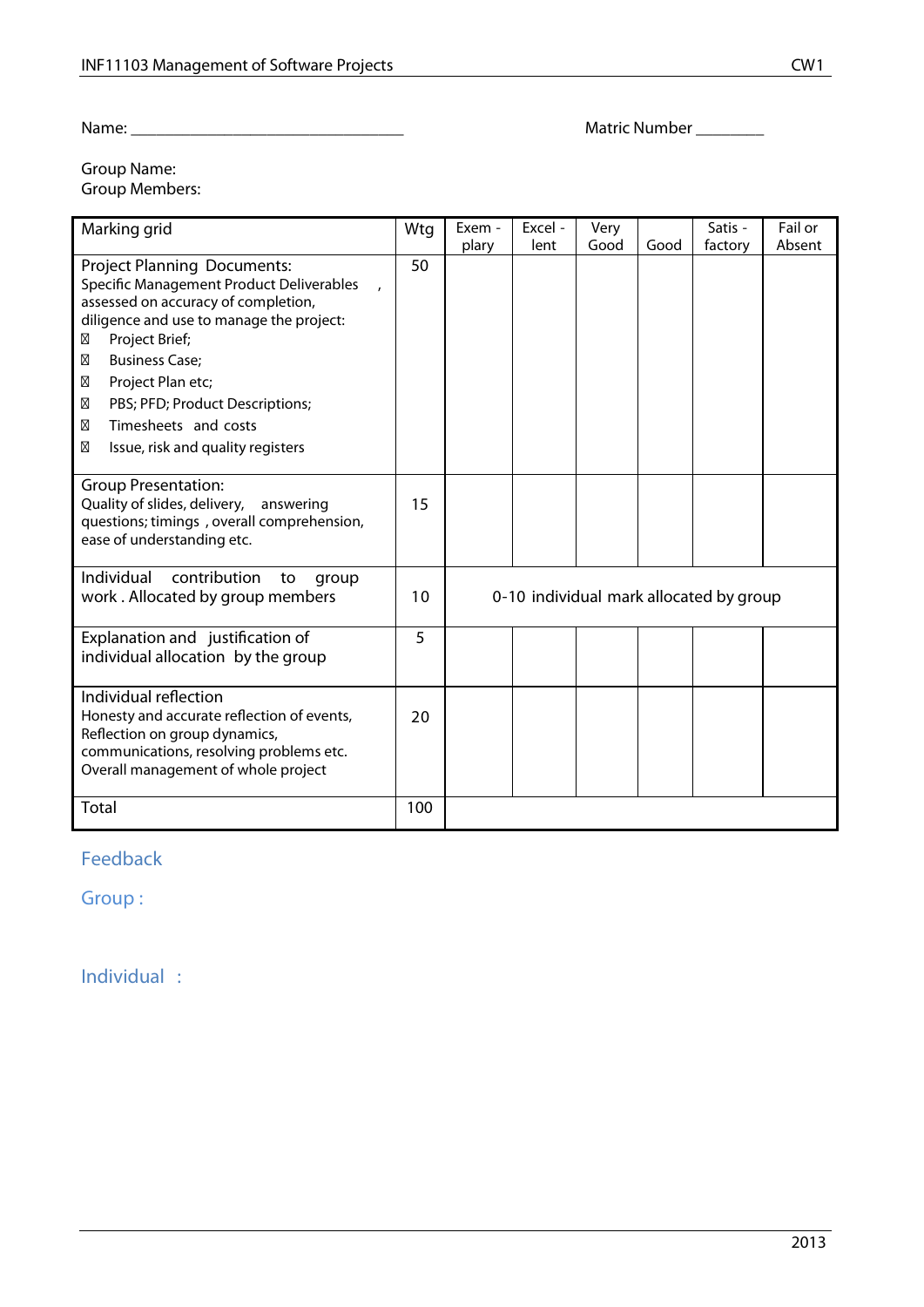Management of Software Projects



# Coursework 1: Scenario Handbook Napier Management Training

**Version Control**

| Version | Date Produced | Comments                        |
|---------|---------------|---------------------------------|
| 0.1     | 11 November   | <b>Project Mandate</b>          |
| 1.0     | 18 December   | Additional Information          |
| 2.0     | 26 Janaury    | <b>Minor Corrections</b>        |
|         | 2 February    | Dates clarified for consistency |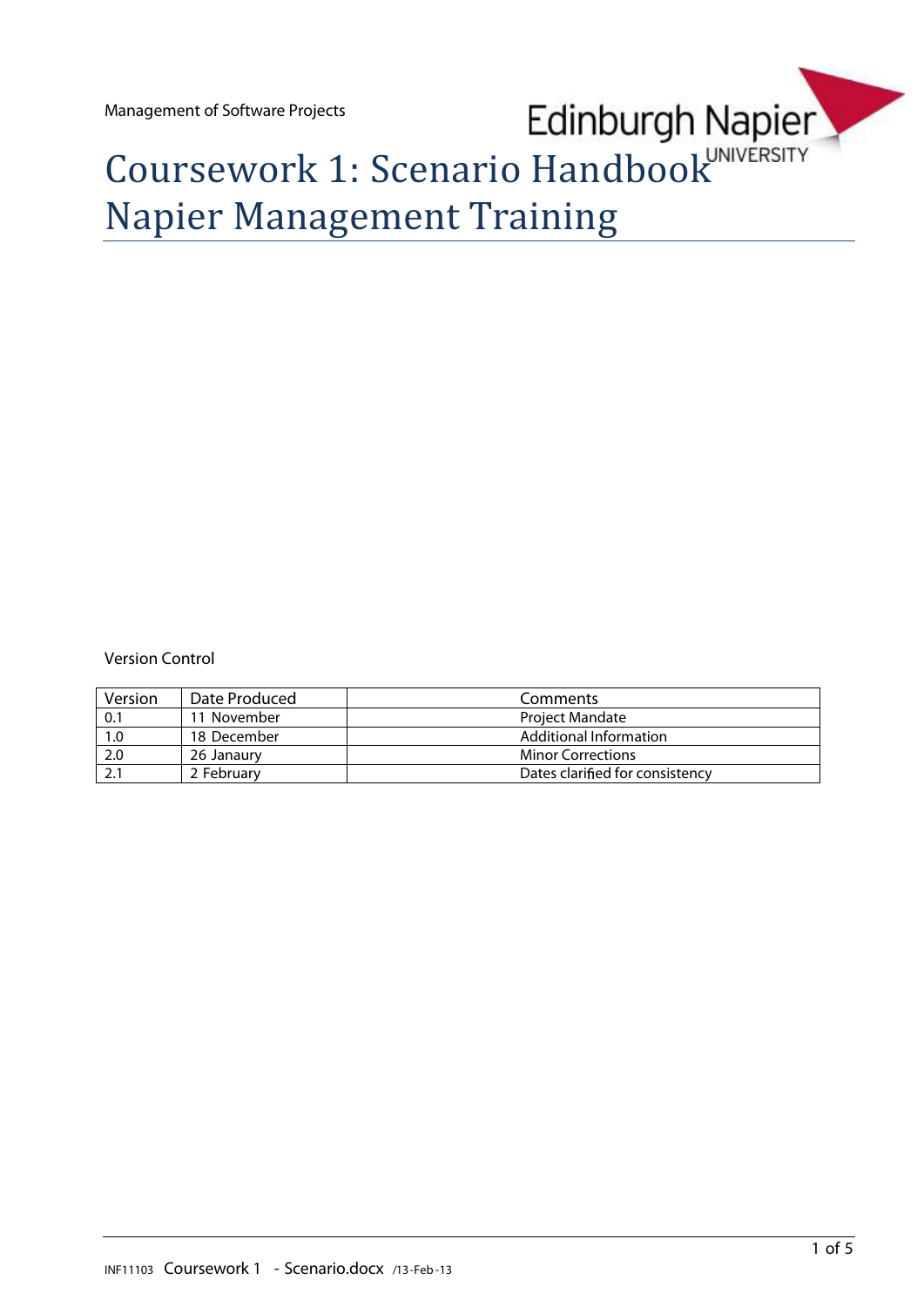#### **1 System requirements overview**

Napier Management Training (NMT) is a spin-off training company from a large University based in central Scotland. It has successfully offered a wide variety of commercial management courses on a fairly ad hoc and to be honest rather disorganised basis. It now seeks to leverage its presence in the market place and take the next step of expanding its course offerings and it aims to become a leading centre of management training in the central belt of Scotland. **There must be a live website in place by 31 August.**

To assist in this endeavour – senior management have established that marketing and promotion is going to be key. Fundamental to the promotional elements is the establishment of a comprehensive web site that would provide the following basic functionality

- 1. Display details of all courses run
- 2. Display status of courses such as open, closed or booked up
- 3. Provide details on the topic of each course
- 4. Provide venue details and physical locations (there are 3 venues in Scotland)
- 5. Courses run at the moment are PRINCE2, Programme Management, Management of Risk, Change Management and ITIL

Full details are provided below.

#### **2 Project Environment**

Students are divided into teams and will undertake a project to **plan** for delivery of the above website. The client (who also represents the Project Board) will be represented by the module leader and the tutorials will be used as opportunities for the teams to quiz and query the client about the client's requirements.

The actual choice of delivery mechanism for the planned completed website is left entirely to the group's discretion. No direction is given as to whether it should be coded in PHP, Javascript, .Net etc, or what development approach would be taken. The choice of project approach also remains with the project team. **You will need to make a number of assumptions about resources and costings: be clear what they are.**

Teams will be assessed on the management of the project initiation and the production and presentation of the management products.

#### **3 Planning and budget**

Each student is expected to spend 5 hours a week on the group project at a notional cost of £50 per hour. With three/four students in each group that means that the budget for each week is £750/£1000. You are allocated 3 weeks to complete the project initiation so the budget is therefore £2250/£3000.

The team should use timesheets to record their work on this project and produce a weekly report to show how they have been spending their time.

Your planning must work within an overall budget of £30,000 also at £50ph, including design, development and testing. This excludes the planning budget and any time spent by client staff.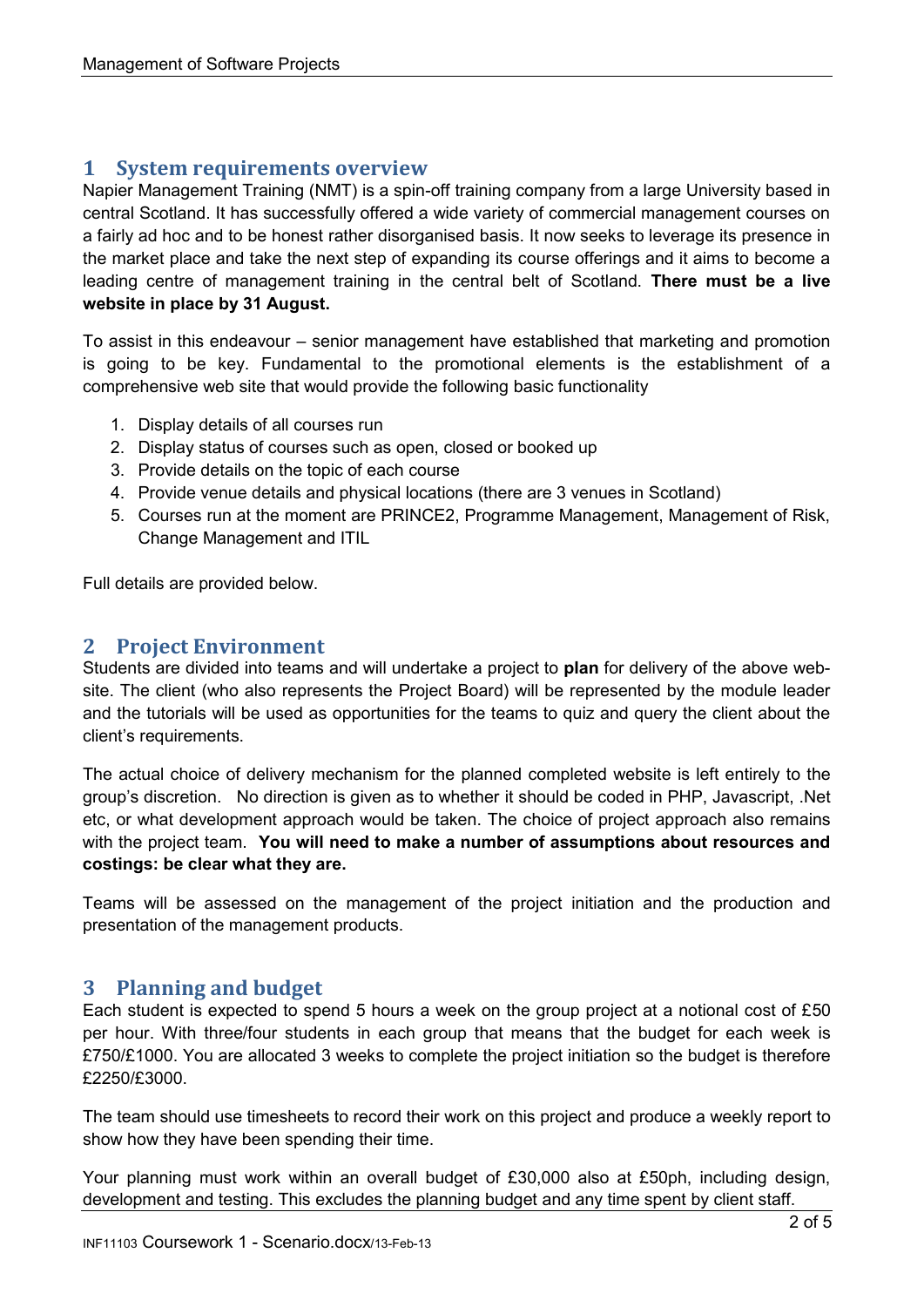#### **4 Deliverables**

Delivered documents should include at least:

- 1. Business Case: this is the client's business case for going ahead with a web presence option as the means for improving business and attaining the objective of becoming the top management training organisation in Scotland. This will require you to make reasonable financial assumptions which you should make clear.
- 2. Project Approach document (outline Project Brief) with supporting quality plans, risk and issue registers & management plan. This should include a categorised cost summary based on the time the team members have spent on the work to date.
- 3. A completed Project Plan including five product descriptions, breakdown structures (PBS), product flow diagram (PFD) and schedule (Gantt chart)
- 4. A print of the presentation slides

Documents should be submitted at the tutorials as they are developed. You should ensure that your team details are clearly identified and all documents are dated.

|   | <b>Required Management Products (with reference to PRINCE2 Manual Appendix A)</b> |
|---|-----------------------------------------------------------------------------------|
|   | Project Brief (A.19) – (incorporates the client's business case document)         |
| 2 | Plan (A.16) includes Gantt chart etc and also PBP elements - PBS and PFD          |
| 3 | Product Descriptions $(A.17)$ – of any 5 products – the group chooses             |
| 4 | Issue Register (A.12) – opened and available for update as required               |
| 5 | Risk Register $(A.13)$ – opened and available for update as required              |
| 6 | Quality Register (A.23) – Designed to support the project quality process         |

Expectations of what should be in the documents can be found in the PRINCE2 Manual – Appendix A (see above for references) and the example templates supplied on Moodle.

The plan should address typical problems associated with the software development projects including staffing changes and problems, un-cooperative and difficult clients, unclear and changing requirements and scope creep.

**The production of the Project Brief, Project Plan & Product Descriptions mark the end of the Initiation Stage and will mark the completion of this coursework. This is major GO/NO-GO decision-point in a PRINCE2 project.**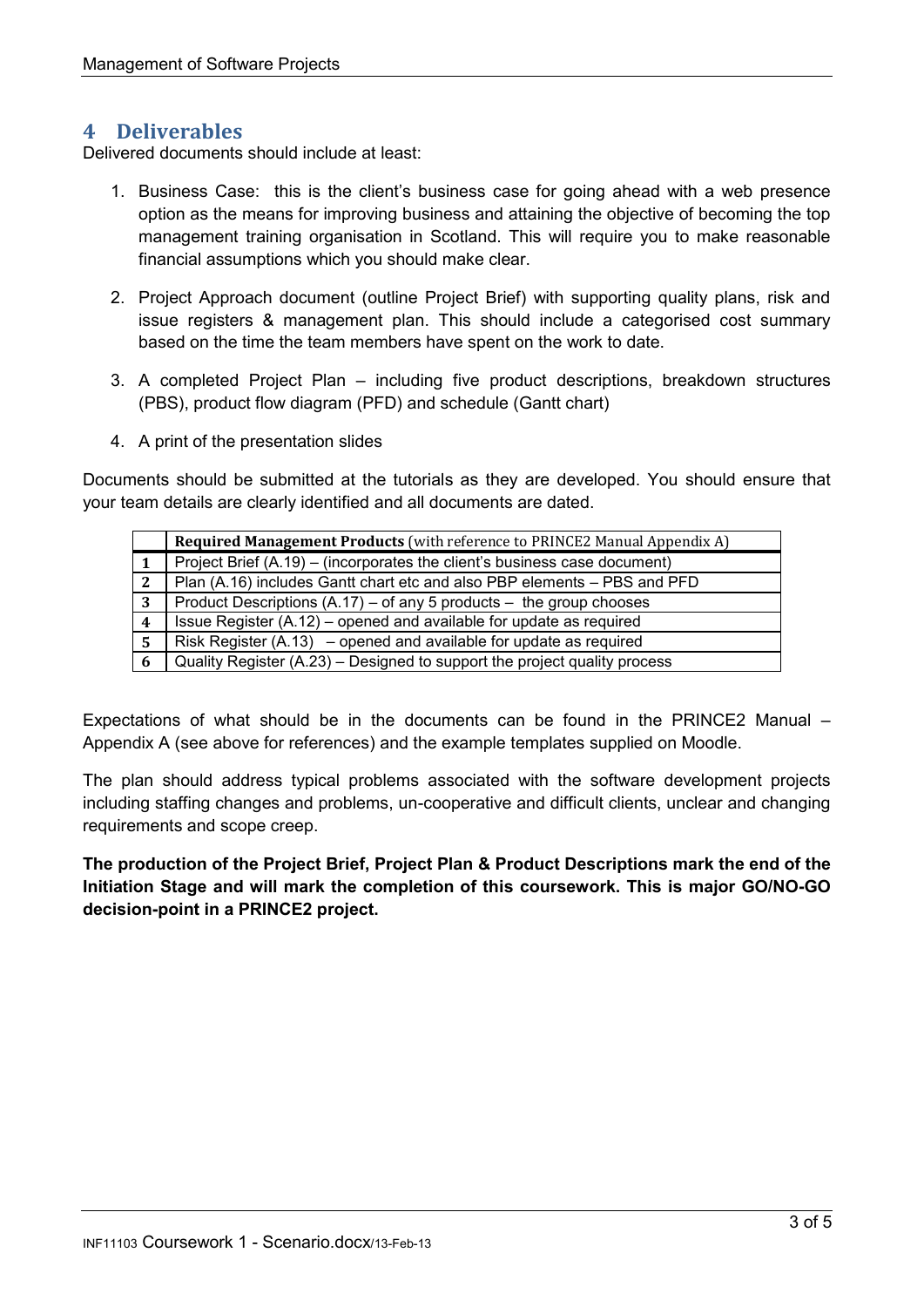#### **5 Further Established Client Requirements**

Following an initial analysis – the following functionality and requirements have been requested by the client.

#### **Table 2**

| No.              | <b>Description</b>                                                                                                                                      |
|------------------|---------------------------------------------------------------------------------------------------------------------------------------------------------|
| 1.               | Full conformance with all usability criteria. A Report is required which outlines these criteria and                                                    |
|                  | shows how the proposed web site will conform                                                                                                            |
| 2.               | As this project is a proof-of-concept a report is required indicating your recommendations for a cost-<br>effective hosting and maintenance solution    |
| 3.               | Web site pages should use whichever style sheet and logos you wish. However as a basic default the                                                      |
|                  | Edinburgh Napier University style sheets and colours are acceptable.                                                                                    |
| 4.               | Client will agree and prioritise and negotiate all elements of this project.                                                                            |
| $\overline{5}$ . | Client is very open to layout, style and other suggestions regarding the client interface as well as<br>functionality                                   |
| 6.               | An administrator facility must be provided to easily update the web site with new courses etc. This                                                     |
|                  | should be password protected. Also a basic administrator manual would be required                                                                       |
| 7.               | Web site elements and functionality should be tested on all normal browsers - Firefox, IE and Safari                                                    |
| 8.               | Web site should accept credit card and PayPal payment methods - obviously can only be coded up                                                          |
|                  | to a certain extent.                                                                                                                                    |
| $\boldsymbol{9}$ | Web site should allow potential course delegates to register for a course. To do this they would first                                                  |
|                  | have to complete a registration form on line and thereafter register for a particular course.                                                           |
| 10               | Web site should be optimised for Google rankings -so if a potential delegate types in Edinburgh +                                                       |
|                  | PRINCE2 then this web site is the first one on the page. A Report is required to show how this works<br>and what steps have been taken.                 |
| 11               | There are 3 venues - Edinburgh, Glasgow and Aberdeen. Each course identified above is run once a                                                        |
|                  | month at each venue – preferably on different weeks of the month – although some overlap is                                                             |
|                  | inevitable.                                                                                                                                             |
| 12               | Paper registration form - pdf. A potential delegate should also be able to print-off a registration form,                                               |
|                  | complete it and then post it in.                                                                                                                        |
| 13               | As part of your presentation you should include realistic sample data                                                                                   |
| 14               | The web site administrator should be able to view the booking status of all courses.                                                                    |
| 15               | When a potential delegate books a course - then he/she should receive an email acknowledgment                                                           |
|                  | which should also be copied to the administrator.                                                                                                       |
| 16               | Each course can have a maximum of 15 delegates and minimum of 5. When a booking is made then                                                            |
|                  | a counter value for the number attending course should be decremented by one.                                                                           |
| 17               | All courses have a two week cut-off point where if less than 5 delegates have booked then the course                                                    |
|                  | should be cancelled. The administrator should receive an automatic warning three days before this                                                       |
|                  | two week deadline occurs.                                                                                                                               |
| 18               | Ensure that all data should be validated i.e. no course should start on the 30th February; no delegate                                                  |
|                  | should be booked on to a non-existent course; no course should start on a Sunday                                                                        |
| 19               | Venues are to be hosted by the service company Regus (http://www.regus.co.uk/) and their locations                                                      |
|                  | should be easily identified and displayed using Google maps etc.<br>If time permits a discussion forum for potential and past delegates would be useful |
| 20<br>21         | Also a news function providing latest specialist information about the course topics as well as                                                         |
|                  | reduced offers and discounts on courses would be of interest                                                                                            |
|                  |                                                                                                                                                         |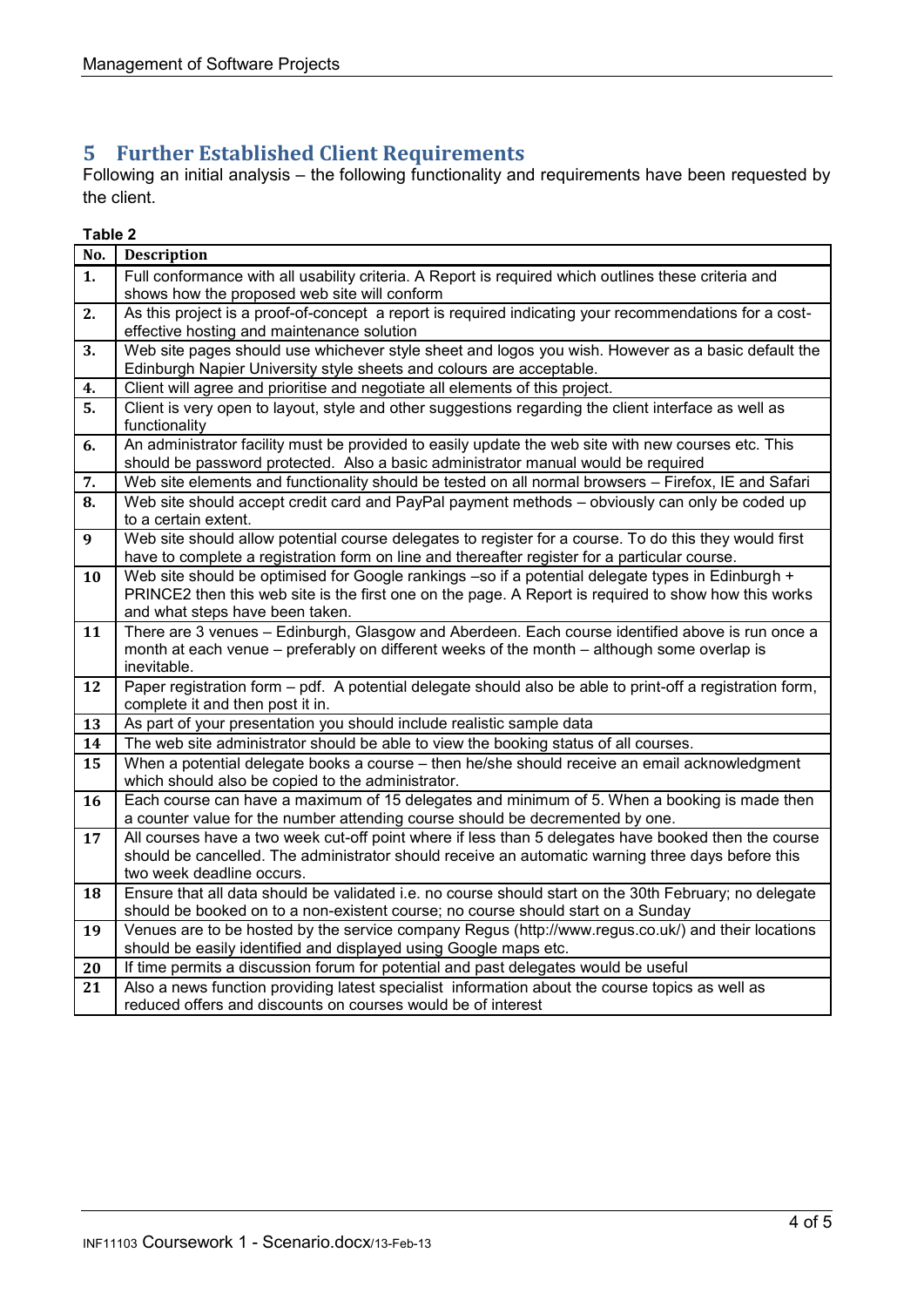#### **6 Additional Elements – Tips and Suggestions**

Please note that all these reports that are requested are significant deliverables and contribute to the final deliverable.

- 1. Fairly quickly you should allocate tasks to individual teams members.
- 2. Your project plan will need to include all the various deliverables. Also of course as well as PBS and PFDs – your project plan should include a Gantt chart.
- 3. Using the MoScoW criteria the following elements have so far been rated as follows, The numbers relate to the client requirements table above.

| MUST          | -                        | 1, 2, 3, 6, 7, 10, 12, 13, 19 |
|---------------|--------------------------|-------------------------------|
| <b>SHOULD</b> | $\sim$                   | 8, 9, 14, 15, 16, 17          |
| <b>COULD</b>  | $\overline{\phantom{0}}$ | 20, 21                        |

It might be an idea to look at other training company web sites to get an idea of the kind of sites that are appropriate in this domain (and ideas for producing a better site). Examples include:

- http://www.learningtree.co.uk/
- http://www.phoenix-training.co.uk/
- http://www.theknowledgeacademy.com/courses/prince2-training-glasgow/
- http://www.gtg.co.uk/courses/project\_management/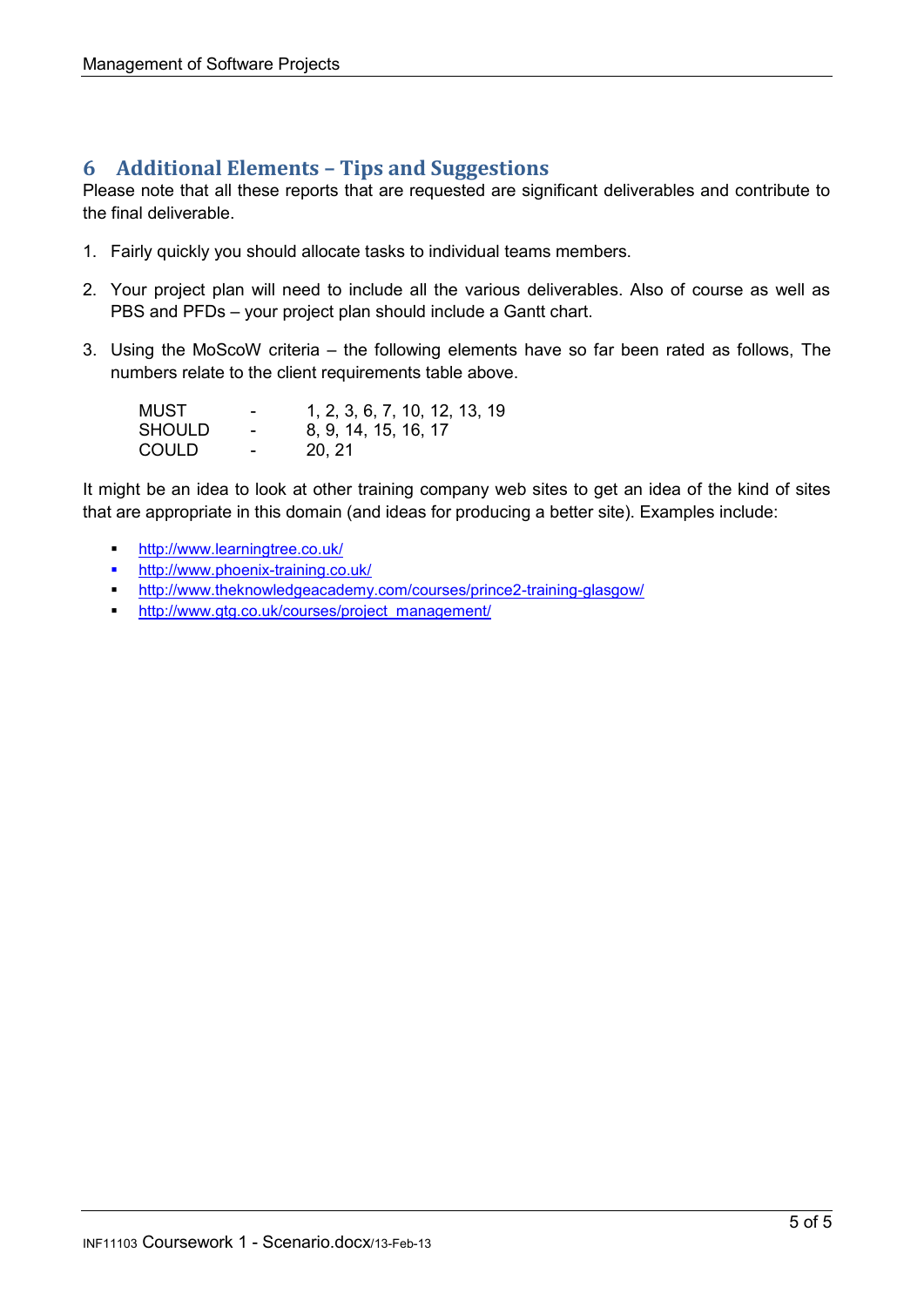## **INF10104 - Managing Software Projects**

### **Group Coursework - Management Product Templates**

The following templates are provided for you to use to submit the required information as directed. Each template has a short description of its use and may also contain illustrative content.

#### **Document Management**

| <b>Date</b>                | <b>Version</b> | Comment           |
|----------------------------|----------------|-------------------|
| ⊿⊥th<br>January            | 0.0            | Initial draft     |
| 20 <sup>th</sup><br>March  | . .0           | First revision    |
| 17 <sup>th</sup> September | 2.0            | Minor corrections |

#### **Contents**

| <u> 2000 n. paseme posanene minimuminimum inimum inimum inimum inimum inimum inimum inimum inimum inimum inimum ini</u> |  |
|-------------------------------------------------------------------------------------------------------------------------|--|
|                                                                                                                         |  |
|                                                                                                                         |  |
|                                                                                                                         |  |
|                                                                                                                         |  |
|                                                                                                                         |  |
|                                                                                                                         |  |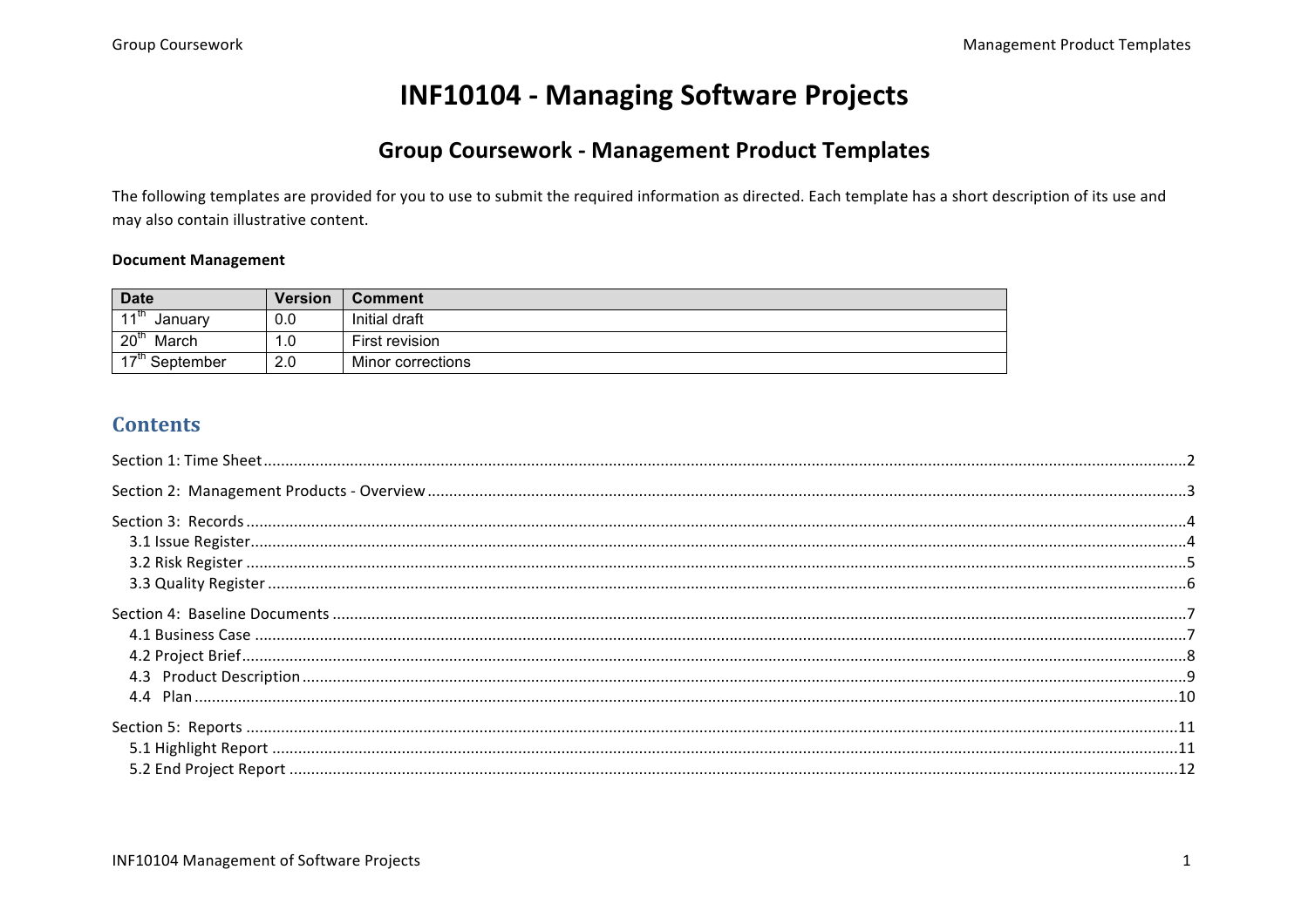#### **Section 1: Time Sheet**

Time sheets are used regularly in industry – particularly in consultancy and service industries. They are used primarily to assist in determining billable charges to clients. Your group is required to deliver a timesheet at each tutorial for the module tutor to view and retain. Each timesheet should indicate work completed for each group member during the ten hours per week allocated to this module. One typed time sheet only is needed for each group.

The Group should keep a copy of each timesheet and include all timesheets in an Appendix submitted as part of the final Group Report. Note that you should be looking to allocate anywhere from 15% to 20% of total group effort to project management – this includes the production of the management products.

#### **Time Sheet Template**

| <b>Group Number: 5</b> | Week: 4<br>Date Submitted: 5-10-09                                 |                                     |                      |  |  |
|------------------------|--------------------------------------------------------------------|-------------------------------------|----------------------|--|--|
| Timesheet No: 1        | <b>Period Covered: 28-9-09 to 4-10-09</b>                          |                                     |                      |  |  |
| <b>Group Name:</b>     | Looney Tunes                                                       |                                     |                      |  |  |
| <b>Group Members:</b>  | Jack Jones, Fred Smith, Barack Obama, Brad Pitt, Bruce Springsteen |                                     |                      |  |  |
| <b>Member Name</b>     | <b>Description of Work Completed</b>                               | Date work                           | No of hours (nearest |  |  |
|                        |                                                                    | Completed                           | $\frac{1}{2}$        |  |  |
|                        |                                                                    |                                     |                      |  |  |
| Jack Jones             | Graphical interface layout design - first draft                    | 30-9-09                             | 3.5                  |  |  |
| Jack Jones             | Revise usability criteria document                                 | 31-9-09                             | 2.5                  |  |  |
| Jack Jones             | Resolve issues with regards to database design                     | $2 - 10 - 09$                       | 4.0                  |  |  |
| Jack Jones             |                                                                    | Total Hours for group member<br>6.0 |                      |  |  |
|                        |                                                                    |                                     |                      |  |  |
| <b>Brad Pitt</b>       | First draft of Project Brief                                       | 31-9-09                             | $\overline{2}$       |  |  |
| <b>Brad Pitt</b>       | Initial prototype design and development                           | $3-10-09$                           | 1.5                  |  |  |
| <b>Brad Pitt</b>       | Discussion of Project Brief & revised draft                        | $2 - 10 - 09$                       | 0.5                  |  |  |
| <b>Brad Pitt</b>       | Revise database design                                             | $2 - 10 - 09$                       | 1                    |  |  |
| <b>Brad Pitt</b>       |                                                                    | Total Hours for group member        | 5.0                  |  |  |
|                        |                                                                    |                                     |                      |  |  |
| Fred Smith             | <b>XCVXVXCVXCV</b>                                                 | 28-9-09                             | 2.5                  |  |  |
| Fred Smith             | XCVXCVXCVXC                                                        | 29-9-09                             | 1.5                  |  |  |
|                        |                                                                    |                                     |                      |  |  |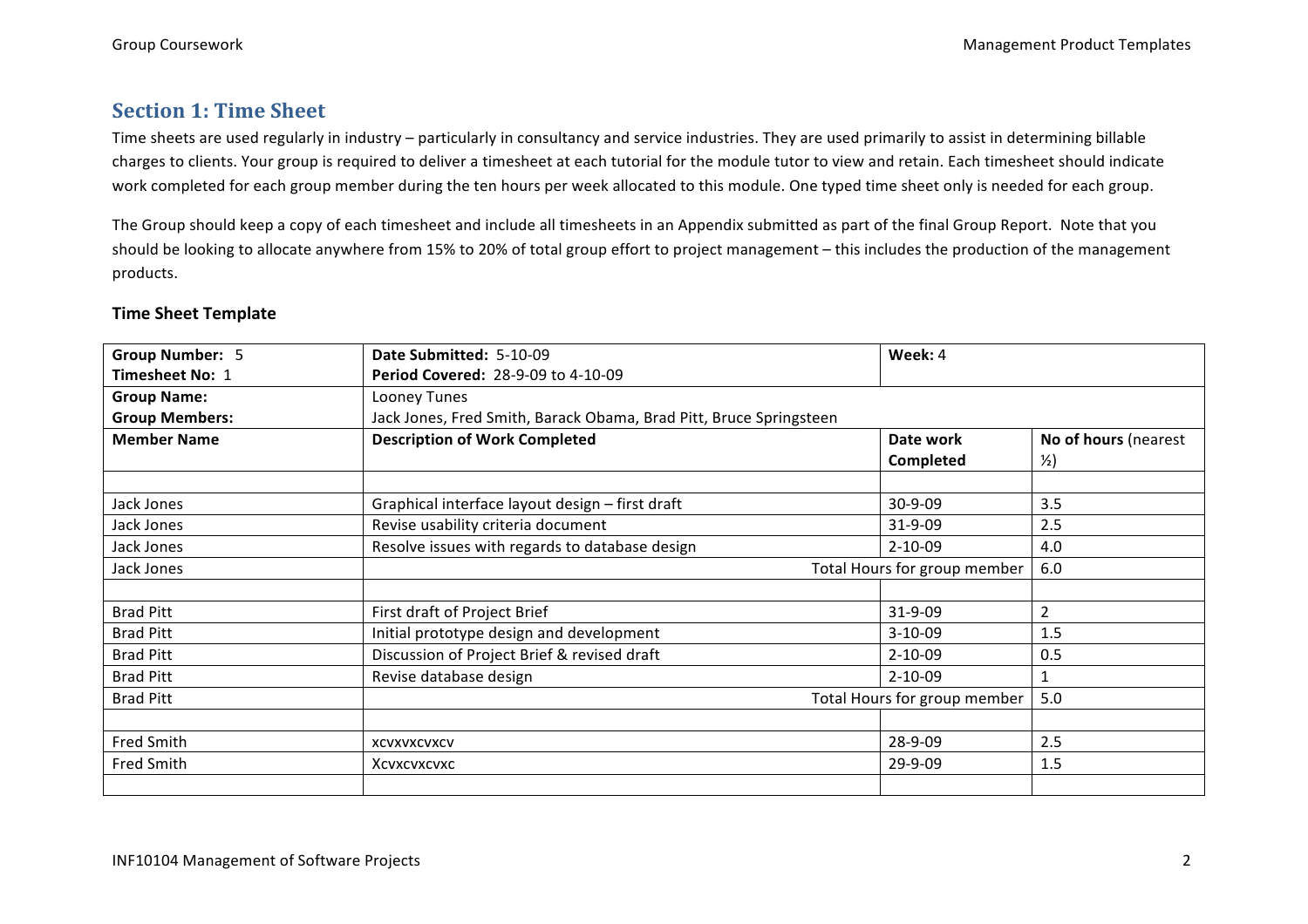#### **Section 2: Management Products - Overview**

There are three types of Management Products

- **Baseline:** These identify and define various aspects of a project. Once these documents have been approved, usually by the Project Board they are subject to change control. Most of them are created and evolve during the pre-project & initiation stages. They are then reviewed and updated at the end of each delivery stage.
	- i.e. **Business Case, Project Brief, Project Initiation Document (PID)**

**Records:** will maintain a record that tracks various aspects of a project.

i.e. Risk Register, Issue Register, Quality Register

**Reports**: These provide a snapshot of the status of particular aspects of the project.

i.e. **Highlight Report, End Project Report**

Management Product documents that you are required to produce for the group project and the weeks required.

|    | Required Management Products (PRINCE2 Manual Appendix A)                    | <b>Type</b>     | Week of         |
|----|-----------------------------------------------------------------------------|-----------------|-----------------|
|    |                                                                             |                 | <b>Delivery</b> |
|    | Business Case (A.2)                                                         | <b>Baseline</b> | Week 4          |
| 2  | Project Brief (A.19) – (incorporates the previously produced business case) | <b>Baseline</b> | Week 4          |
| 3  | Plan (A.16) includes Gantt chart etc and also PBP elements - PBS and PFD    | <b>Baseline</b> | Week 5          |
| 4  | Product Descriptions (A.17)                                                 | <b>Baseline</b> | Week 5          |
| 5  | Issue Register/Log (A.12) - opened and available for update as required     | Records         | All             |
| 6  | Risk Register/Log (A.13) – opened and available for update as required      | Records         | All             |
|    | Quality Register/Log (A.23) – indicates quality checks undertaken           | Records         | All             |
| 8  | Highlight Report (A.11) – produced weekly prior to the tutorial             | Report          | All             |
| 9  | End Project Report (A.8)                                                    | Report          | Week 9          |
| 10 | Exception Report (A.10) - if required                                       | Report          |                 |
| 11 | Exception Plan(A.16) $-$ if required                                        | <b>Baseline</b> |                 |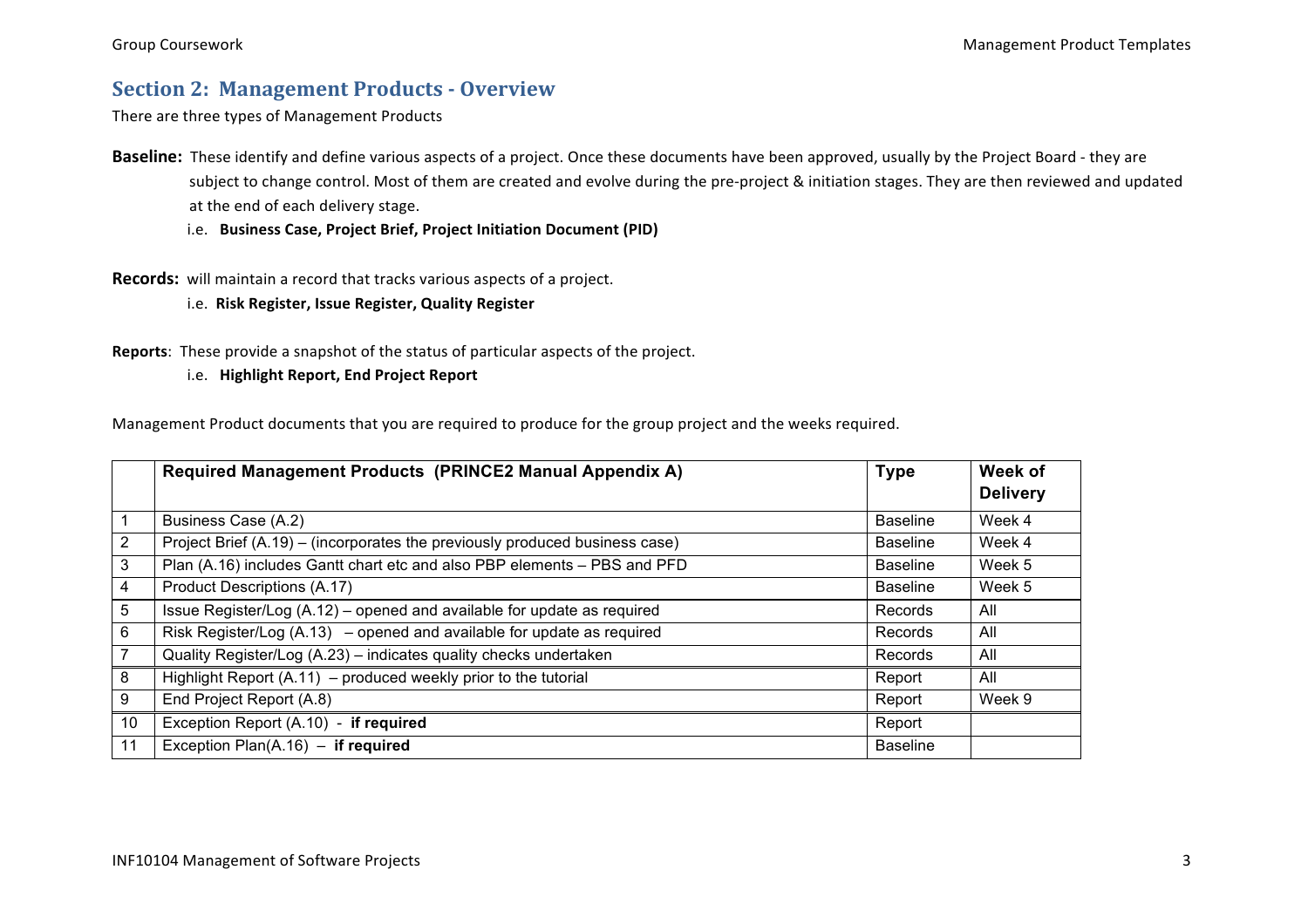#### **Section 3: Records**

#### **3.1 Issue Register**

**Issue Definition**: "Any relevant event that has happened, was not planned and requires management action." An issue can be a concern, a query, a request for change, a suggestion or an off-specification. Effectively a Project Issue can be about anything to do with the project. This document needs to be kept up to date and presented to the module tutor at the weekly tutorials

#### **Issue Register Template**

| ID | <b>Issue Author</b> | Date of  | <b>Description of Issue</b>                    | Priority | <b>Severity</b>                                            | <b>Action proposed</b>                            | <b>Issue Status</b> |
|----|---------------------|----------|------------------------------------------------|----------|------------------------------------------------------------|---------------------------------------------------|---------------------|
|    |                     | ID       |                                                |          |                                                            |                                                   |                     |
|    | <b>Brad Pitt</b>    | 28-09-09 | Telephone and server audit not yet<br>complete | High     | Serious - stage end will<br>be delayed                     | Allocate overtime work to<br>complete             | Open                |
|    | <b>Fred Smith</b>   | 30-09-09 | Change control procedure requires<br>revision  | Medium   | Minimal – but needs to<br>be addressed before<br>sign -off | Jack to liaise with project<br>support to resolve | Open                |
|    |                     |          |                                                |          |                                                            |                                                   |                     |
|    |                     |          |                                                |          |                                                            |                                                   |                     |

#### **Explanation of headings**

**ID:** A unique number to identify the issue.

**Issue Author:** Person who identified the issue and created the Issue Register entry

**Date of ID:** Date the Issue was identified

**Description of Issue:** self-evident

**Priority:** what's the importance of this issue – deal with now – or can it be dealt with much later.

**Severity:** what will be the level of impact on the project's objectives?

**Action Proposed:** What are you going to do about it?

**Issue Status:** has it been resolved, is it still open, is it dependant on something else happening?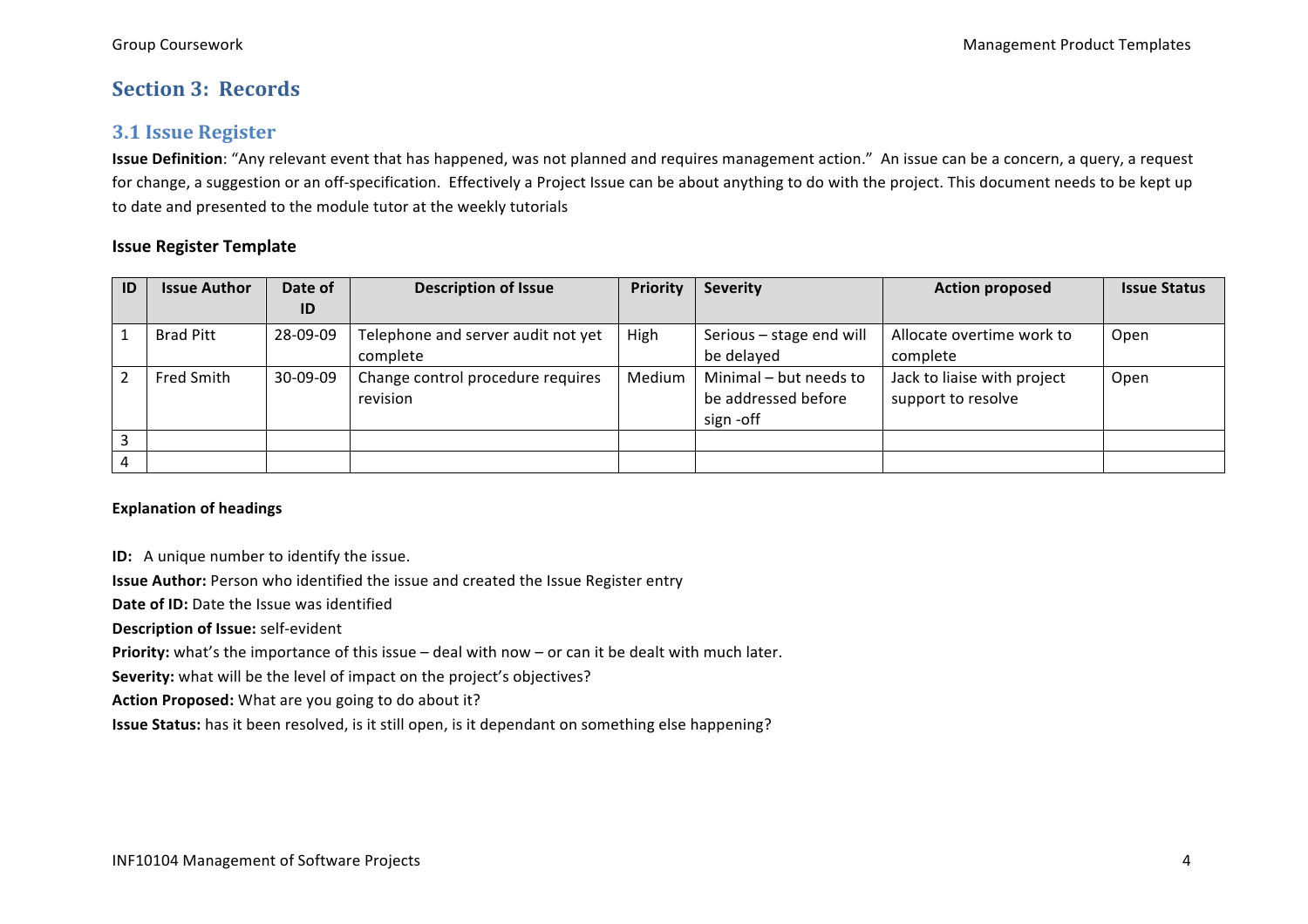#### **3.2 Risk Register**

**Risk Definition:** "An uncertain event or set of events that should it occur will have an effect on the achievement of the objectives" Note that risks always relate to possible future events and there is always an element of uncertainty. On this course we will focus only on the negative effects of these events on the project objectives of Time, Cost, Quality, Scope and Benefits.

The Risk Register/Log provides a record of identified risks relating to the project, including their status and history. It will track and maintain information on all identified threats. This document needs to be kept up to date and presented to the module tutor at the weekly tutorials

#### **Risk Register Template**

| ID | <b>Risk Author</b> | Date of  | <b>Description of Risk</b>       | Prob | Impact | Proximity    | <b>Risk Response</b>        | <b>Risk Status</b> | <b>Risk Owner</b> |
|----|--------------------|----------|----------------------------------|------|--------|--------------|-----------------------------|--------------------|-------------------|
|    |                    | ID       |                                  |      |        |              |                             |                    | & Actionee        |
|    | <b>Brad Pitt</b>   | 28-09-09 | FQ database with TC link might   | High | High   | 2 weeks      | Acquire additional capacity | Open               | <b>Brad Pitt</b>  |
|    |                    |          | exceed capacity.                 |      |        | $(14-10-09)$ | and install                 |                    |                   |
|    | <b>Fred Smith</b>  | 30-09-90 | Availability of Sales team could | Med  | Low    | 4 weeks      | Work with Sales team        | Open               | Fred Smith        |
|    |                    |          | be limited during analysis       |      |        | $(28-10-09)$ | supervisor to co-ordinate.  |                    |                   |
|    |                    |          |                                  |      |        |              |                             |                    |                   |

#### **Explanation of headings**

**ID:** A unique number to identify the risk.

**Risk Author:** Person who identified the risk and created the Risk Register entry

**Date of ID:** Date the Risk was identified

**Description of Risk:** self-evident

Prob: short for Probability which is basically "What's the likelihood of the risk occurring (maturing)?" - is it a certainty or not likely?

**Impact:** what will is it do to the project's objectives – is it a show stopper or will it have a minimal effect on cost?

**Proximity:** date the risk will occur (mature) – entry will be a date/s.

**Risk Response:** What are you going to do about it?

**Risk Status:** is it closed – no longer a risk, or is it increasing or decreasing?

**Risk Owner & Actionee:** person who "owns" the risk and will do something about it.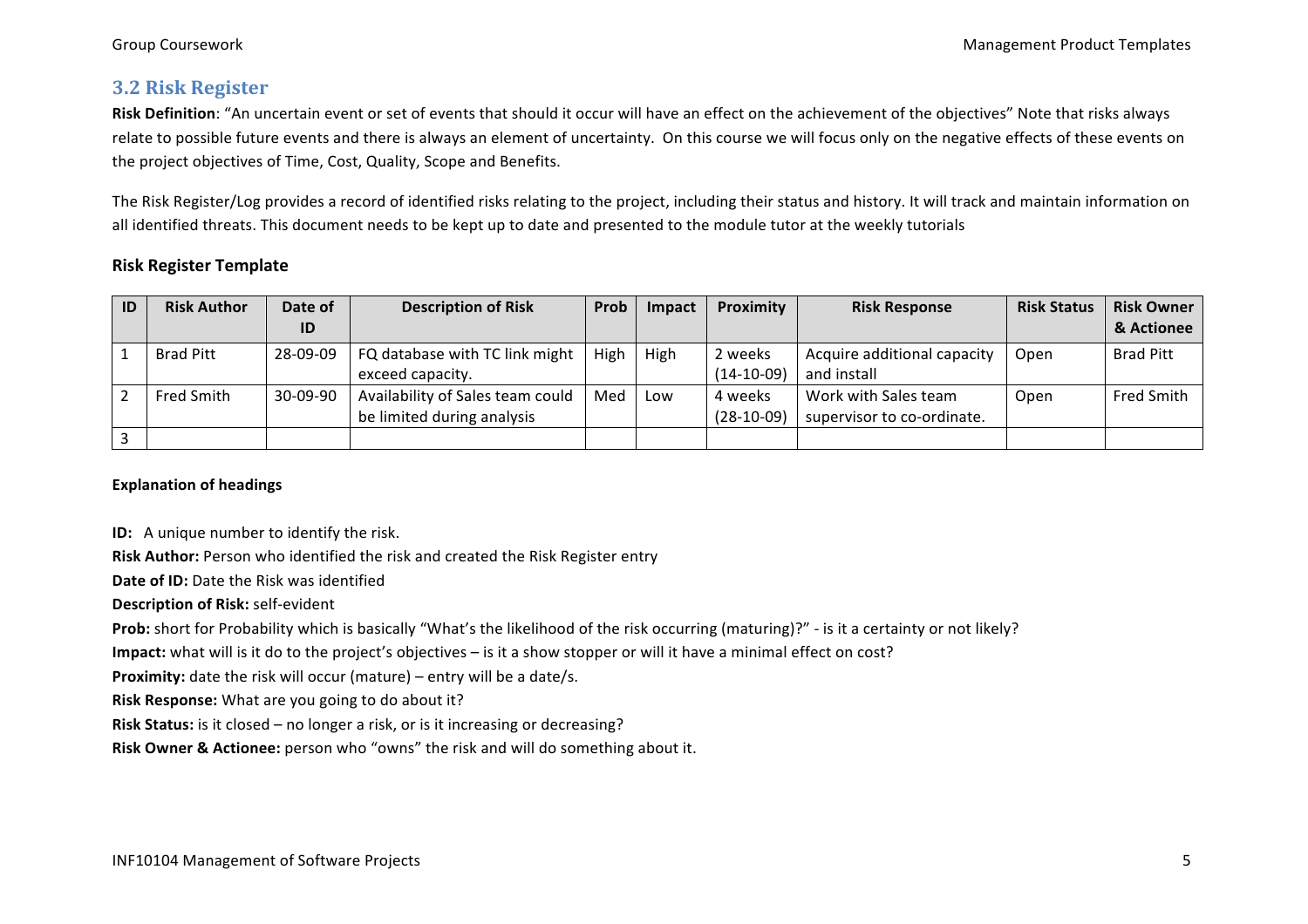#### **3.3 Quality Register**

**Quality Register Definition**: "Used to summarize all the quality management activities that are planned or have taken place and provides the information for the End Stage Reports and End Project report. It will issue a unique reference for each quality activity, acts a pointer to the quality records for a product and provide a summary of the number and type of quality activities undertaken. This document needs to be kept up to date and presented to the module tutor at the weekly tutorials from the middle towards the end of the project as products begin to be produced and checked

#### **Quality Register Template**

| ID | <b>Product</b><br>ID | <b>Product Title</b> | <b>Method</b>                   | Roles &<br><b>Responsibilities</b> | <b>Planned</b><br>date for | Actual<br>date for | Result   | <b>Planned</b><br>Sign-off | Actual           | <b>Records</b><br>Ref. |
|----|----------------------|----------------------|---------------------------------|------------------------------------|----------------------------|--------------------|----------|----------------------------|------------------|------------------------|
|    | (PBP)                |                      |                                 |                                    | Quality                    | Quality            |          | date                       | Sign-off<br>date |                        |
|    |                      |                      |                                 |                                    | <b>Checks</b>              | <b>Checks</b>      |          |                            |                  |                        |
|    | 3.21                 | Database Schema      | <b>Quality Review Technique</b> | Author: JB                         | $12 - 03$                  | $15-03$            | Pass     | $20 - 03$                  | $23-03$          | QRT-1.4                |
|    |                      |                      |                                 | Reviewers: FS & BO                 |                            |                    |          |                            |                  |                        |
|    | 5.3                  | Administrators       | Unit Acceptance Testing         | Author: BO                         | 18-04                      | $25 - 04$          | Minor    | 30.04                      |                  | <b>UAT-2.7</b>         |
|    |                      | Interface            |                                 | Reviewers: FS & JB                 |                            |                    | changes  |                            |                  |                        |
|    |                      |                      |                                 |                                    |                            |                    | required |                            |                  |                        |
| 3  |                      |                      |                                 |                                    |                            |                    |          |                            |                  |                        |

#### **Explanation of headings**

**ID:** A unique reference for every quality activity.

**Product ID:** Unique identifier of the Product that is to be checked. This ID number comes from the PBP exercise and will be same as the Product Description **Product Title:** The name of the Product

**Method:** how the quality check will be conducted – peer review, unit testing, etc

**Roles & Responsibilities:** who will produce the product and who will check it?

**Planned Date & Actual Date for Quality Checks:** self-evident

**Result:** what was the result of the quality check – did it pass, are changes required, are they minor or substantial?

**Planned Sign-Off & Actual Sign-Off Dates:** self-evident

**Records Ref:** ref to quality checking documents associated with the activity i.e. completed test script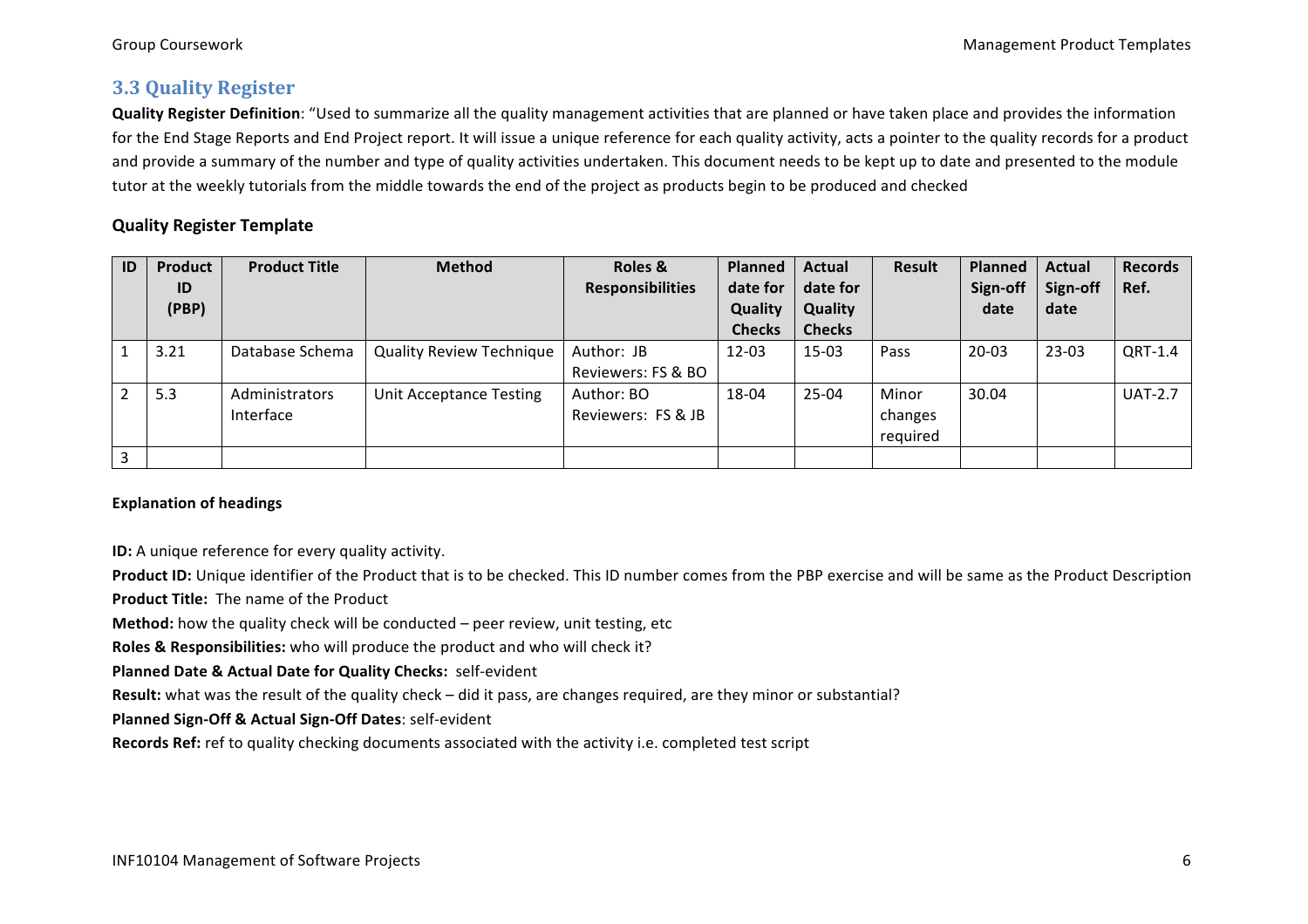#### **Section 4: Baseline Documents**

#### **4.1 Business Case**

Business Case Definition: "to establish mechanisms to judge whether the project is (and remains) desireable, viable and achievableas a means to support decisions making in its (continued) investment"

| Pasincss case remplate<br>Tech short sample entires for project related to opening a manaracturing plant in mangary – roa are expected to make much |                                                                                                                                     |  |  |  |  |
|-----------------------------------------------------------------------------------------------------------------------------------------------------|-------------------------------------------------------------------------------------------------------------------------------------|--|--|--|--|
|                                                                                                                                                     | more substantial entries)                                                                                                           |  |  |  |  |
| <b>Executive Summary:</b>                                                                                                                           | Provides a presence in Eastern Europe, lowers manufacturing & distribution costs - net saving of £8m over 5 years.                  |  |  |  |  |
| <b>Reasons:</b>                                                                                                                                     | Current costs are too high compared to competitors                                                                                  |  |  |  |  |
| <b>Business Options:</b>                                                                                                                            | Do nothing options will reduce market share, locate in far east will increase distribution costs. Extend capacity in UK will result |  |  |  |  |
|                                                                                                                                                     | in higher costs and there is no guarantee of Government support                                                                     |  |  |  |  |
| <b>Expected Benefits:</b>                                                                                                                           | Likely that market share will increase by 13% over 2 to 5 years                                                                     |  |  |  |  |
| <b>Expected Dis-</b>                                                                                                                                | Negative publicity, Union action, Likely boycott of our goods by certain sections of the population                                 |  |  |  |  |
| <b>Benefits:</b>                                                                                                                                    |                                                                                                                                     |  |  |  |  |
| Timescale:                                                                                                                                          | Two year project with cost savings occurring from 2 to 5 years                                                                      |  |  |  |  |
| Costs:                                                                                                                                              | £4m construction cost over two years with annual operational costs thereafter of £11m per annum over next 3 years                   |  |  |  |  |
| Investment                                                                                                                                          | See attached NPV and DCF calculations                                                                                               |  |  |  |  |
| Appraisal:                                                                                                                                          |                                                                                                                                     |  |  |  |  |
| <b>Major Risks:</b>                                                                                                                                 | Not enough skilled labour in host country, poor transport and distribution networks, Communications dificulties                     |  |  |  |  |

# **Business Case Template** (very short sample entries for project related to opening a manufacturing plant in Hungary - You are expected to make much

#### **Explanation of headings**

**Executive Summary:** highlights the key points in the Business Case which should include important benefits and the returns on investment **Reasons:** Defines the reasons for undertaking the project and explains how the project will enable the achievement of corporate objectives **Business Options:** Analysis and reasoned recommendations for basic options such as do nothing, minimal effort, high cost spend etc. **Expected Benefits**: Benefits of the project expressed in measureable terms against the current status quo. **Expected Dis-Benefits**: Any outcomes that might be perceived as negative by one or more of the stakeholders **Timescale:** Duration of the Project (summary of the project plan) and the period over which benefits will accrue. **Costs:** Summary of project costs (usually taken from the Project Plan) as well as the ongoing operations and maintenance costs **Investment Appraisal:** Compare the aggregated benefits and dis-benefits along with any financial analysis possible. **Major Risks:** May be taken straight from the risk register with a short summary of impact and likely response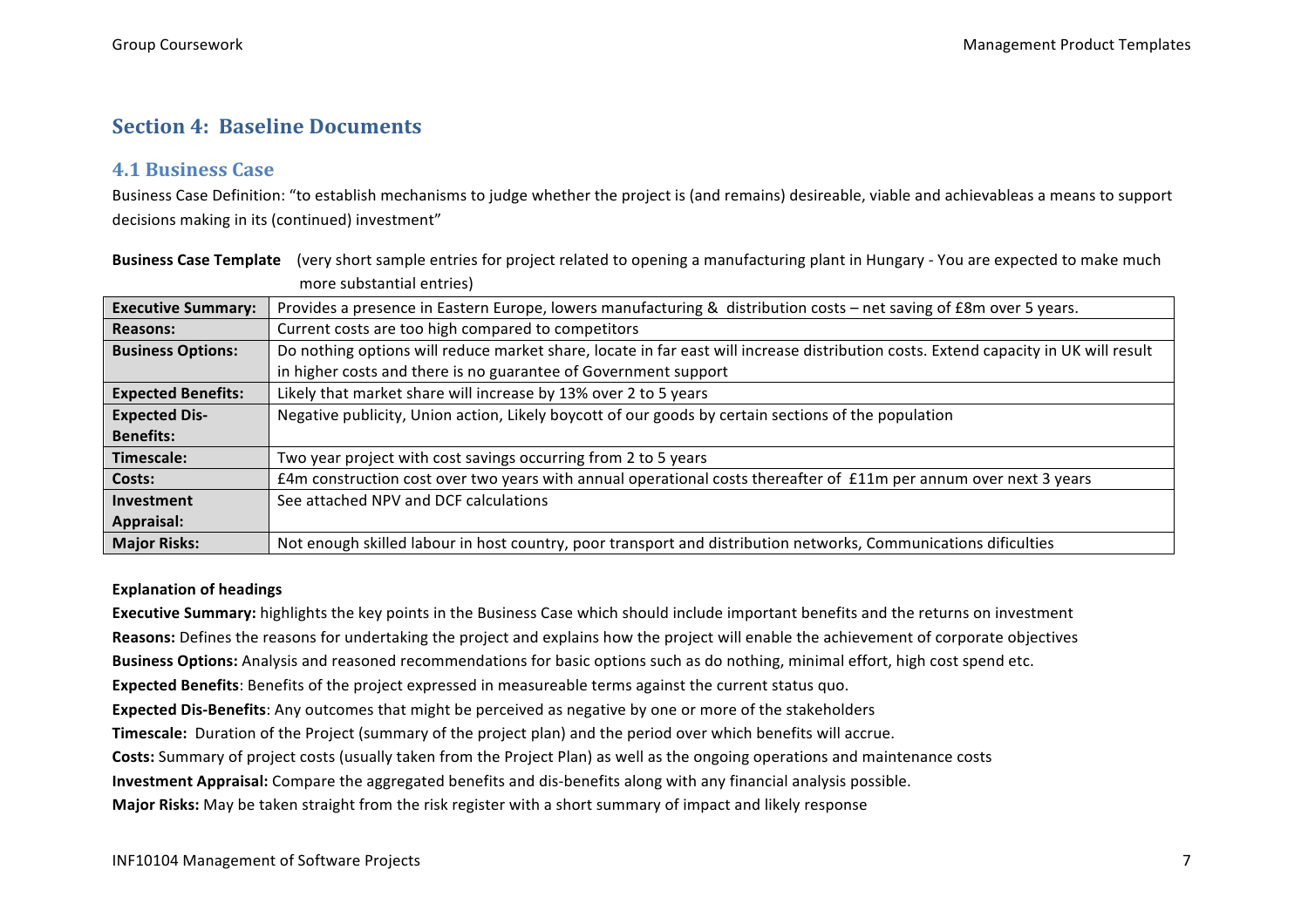#### **4.2 Project Brief**

Project Brief Definition: "used to provide a full and firm foundation for the initiation of the project and is created in the Starting up a Project process"

**Project Brief Template** - very short sample entries for project related to opening a manufacturing plant in Hungary, yours should be more detailed

| <b>Project Definition:</b>     |                                                                                                                                         |  |  |
|--------------------------------|-----------------------------------------------------------------------------------------------------------------------------------------|--|--|
| <b>Background:</b>             | Increasingly difficult economic climate indicates that manufacturing costs are too high. Competitors are able to                        |  |  |
|                                | manufacture equivalent products at 60% of our costs. These costs are due to higher energy costs by far the largest cost is              |  |  |
|                                | labour. Consequently there is a need to relocate the plant to an area of lower labour costs                                             |  |  |
| <b>Project Objectives:</b>     | Build a new manufacturing plant of approximately 4000m <sup>2</sup> within 14 months. Equip and fully kit out with 3 manufacturing      |  |  |
| (time, cost, scope, risk,      | lines and spare capacity for another line. All to be completed within 24 months of start at a total cost of £4m.                        |  |  |
| & benefits)                    | Initial risks identified are - lack of available and suitably skilled construction contractors, suitable site still not yet identified, |  |  |
|                                | difficulties in obtaining planning permissions promptly given excessive bureaucratic nature of local government. Benefits               |  |  |
|                                | are lower manufacturing & distribution costs to the European market giving rise to increased market share of 13% after 5                |  |  |
|                                | years.                                                                                                                                  |  |  |
| <b>Desired Outcomes:</b>       | Manufacturing plant built within timescales & costs, Good relations developed with local community. Effective work force                |  |  |
|                                | created through training and education.                                                                                                 |  |  |
| <b>Project Scope &amp;</b>     | Project scope relates to obtaining all necessary consents to build plant, its physical construction and equipping of                    |  |  |
| exclusions                     | manufacturing plant and the immediate distribution infrastructure. Exclusions relate to recruitment and training of                     |  |  |
|                                | employees, extended distribution network.                                                                                               |  |  |
| <b>Constraints &amp;</b>       | Design and build of plant to be completed by Munich office who will have overall responsibility for design and layout. All              |  |  |
| assumptions:                   | plant assembly and installation to be completed by the Spanish division.                                                                |  |  |
| <b>Project Tolerances:</b>     | £400,000 available for cost tolerance with a four week time tolerance. Manufacturing line functionality tolerances as per               |  |  |
|                                | specifications for Line Assembly criteria V.4.7                                                                                         |  |  |
| <b>Users &amp; other known</b> | Hungary office, Spain Division, Munich Office, Global HQ and VP Operations                                                              |  |  |
| interested parties:            |                                                                                                                                         |  |  |
| Interfaces:                    | Finance Department, Line Assembly Operations, Local Government offices. Hungary office, Spain Division, Munich Office,                  |  |  |
|                                | Global HQ and VP Operations.                                                                                                            |  |  |
|                                |                                                                                                                                         |  |  |
| <b>Outline Business Case:</b>  | Include main points from the Business Case document above                                                                               |  |  |
| <b>Project Product</b>         | See attached Product Description below                                                                                                  |  |  |
| <b>Description:</b>            |                                                                                                                                         |  |  |
| <b>Project Approach:</b>       | Build on site - with manufacturing lines partially assembled in Spain to be integrated on-site                                          |  |  |
| <b>PM Team Structure:</b>      | PM-Joe Bloggs (Senior Operations Manager), Project Executive - Fred Smith (Dir. Operations EMEA). Etc.                                  |  |  |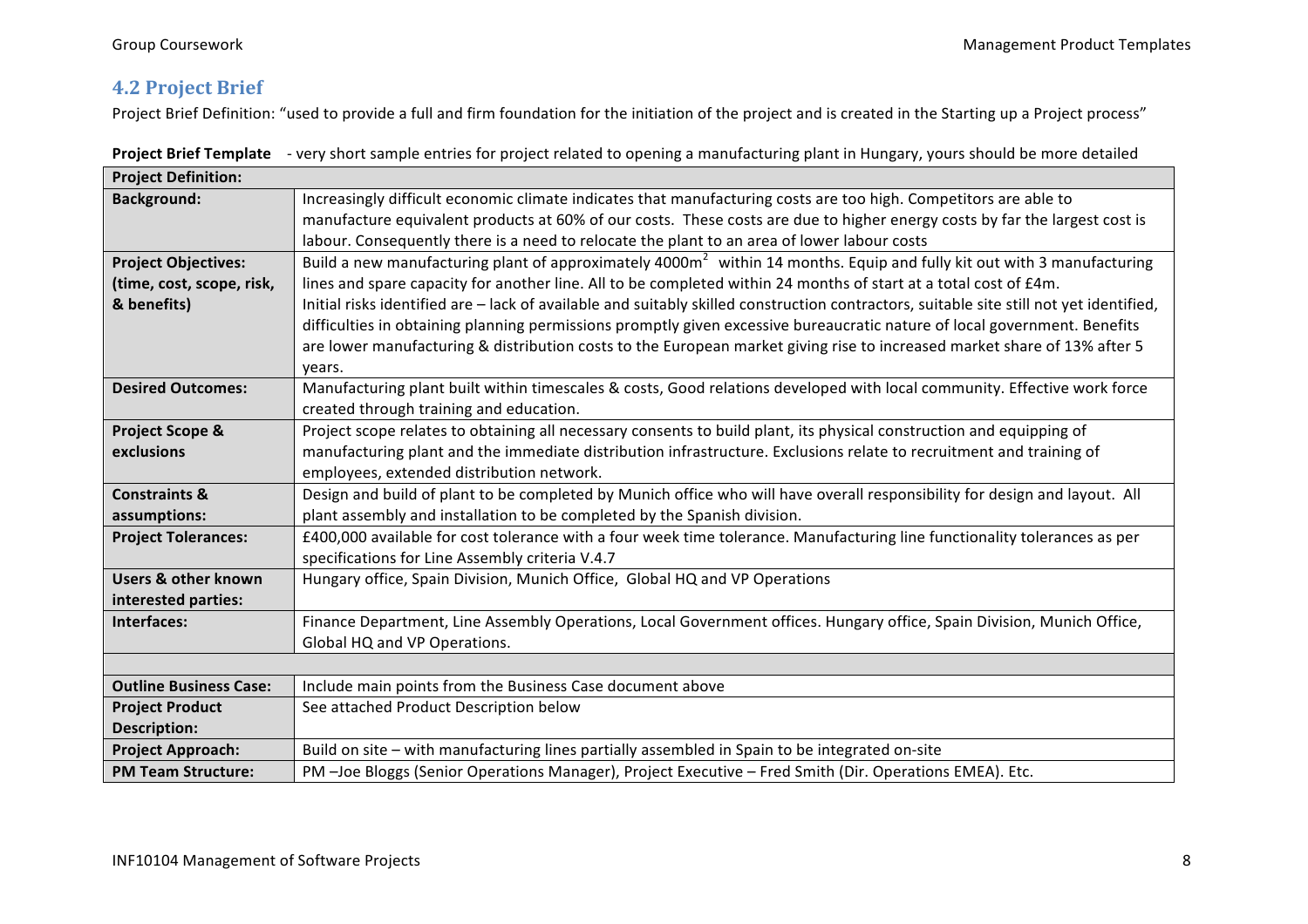#### **4.3 Product Description**

Product Description: "used to understand the detailed nature, purpose, function and appearance of the product"

**Product Description Template**: very short sample entries for project related to a manufacturing plant – Your entries should be more detailed

| Identifier:                                                                                                                                                                                              | 3.8                                                                                                                     |  |  |
|----------------------------------------------------------------------------------------------------------------------------------------------------------------------------------------------------------|-------------------------------------------------------------------------------------------------------------------------|--|--|
| Title:                                                                                                                                                                                                   | Power Supplies for Manufacturing Lines                                                                                  |  |  |
| <b>Purpose:</b>                                                                                                                                                                                          | To provide electricity supply at various points of the production lines. Used by manufacturing lines                    |  |  |
| High grade electricity cables running from main switch board. Connections points in concrete floor. Cables encased in metal<br><b>Composition:</b><br>conduits. Facing plates to cover connection points |                                                                                                                         |  |  |
| <b>Derivation:</b>                                                                                                                                                                                       | Suppliers J. Watt will provide all materials                                                                            |  |  |
| Format &                                                                                                                                                                                                 | Connection points at 10m intervals, Cables encased in conduit at least 50mm deep in concrete floor.                     |  |  |
| <b>Presentation:</b>                                                                                                                                                                                     |                                                                                                                         |  |  |
| <b>Development Skills</b>                                                                                                                                                                                | Approved European electrical standards contractor                                                                       |  |  |
| <b>Required:</b>                                                                                                                                                                                         |                                                                                                                         |  |  |
| <b>Quality Criteria:</b>                                                                                                                                                                                 | Cables to meet loadings specified, Conduit cable of 20 tonnes weight bearing                                            |  |  |
| <b>Quality Tolerance:</b><br>Electrical loadings tolerances must be met. Alternative metal strengthening acceptable                                                                                      |                                                                                                                         |  |  |
| <b>Quality Method</b>                                                                                                                                                                                    | Electrical engineers to visually inspect cable and test before installation                                             |  |  |
| <b>Quality Skills Req. &amp;</b>                                                                                                                                                                         | Approved European electrical standards engineers. Allocated to maintenance section to approve work. Contractor to test. |  |  |
| <b>Responsibilities</b>                                                                                                                                                                                  | Approval by site architect                                                                                              |  |  |

**Explanation of headings:**

#### **Identifier & Title:** Self-evident

**Purpose:** Defines the purpose that the product will fulfil and who will use it.

**Composition:** List of part of the product – if a report then it would details the chapters included

**Derivation**: Source products from which the product is derived – an outline design is derived from a specification

**Format & Presentation:** Characteristics of the product – physical properties etc.

**Development Skills Required:** Self-evident

**Quality Criteria:** To what quality specification should the product be produced

**Quality Tolerance:** Any range within which the product would be acceptable

**Quality Method:** How will the checking take place – pilot run, unit testing, peer review etc

**Quality Skills & Responsibilities:** Who will deliver check and authorise acceptance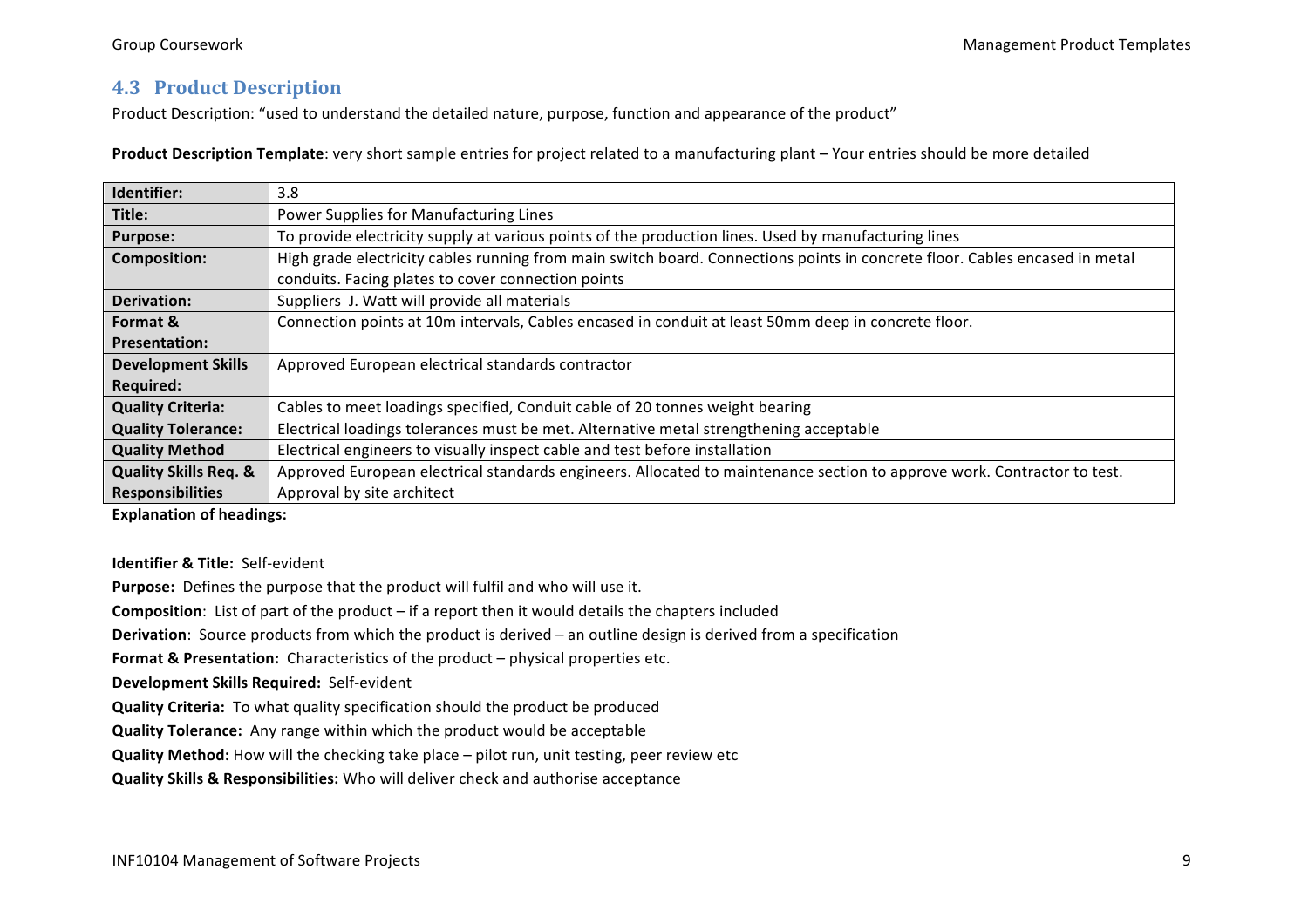#### **4.4 Plan**

Plan : "Provides a statement of how and when objectives are to be achieved, by showing the major products, activities and resources required "

**Plan Template**: very short sample entries for project related to a manufacturing plant – Your entries should be more detailed

| <b>Description:</b>              | Stage Plan detailing the kitting out of the manufacturing lines                                                          |  |  |  |
|----------------------------------|--------------------------------------------------------------------------------------------------------------------------|--|--|--|
| <b>Plan Prerequisites:</b>       | Contractual agreements with suppliers. Arrangements with local authority.                                                |  |  |  |
| External                         | External plant structure complete. Manufacturing lines part assembled. Transportation agreements in place. Heavy lifting |  |  |  |
| <b>Dependencies:</b>             | equipment arrangements in place. Agreements for escort heavy goods vehicles en route to plant.                           |  |  |  |
| <b>Planning Assumptions:</b>     | Completion of key elements of previous stage plan - loading bay etc.                                                     |  |  |  |
| <b>Lessons Incorporated:</b>     | Multiple checks required on all lifting devices for stability and performance                                            |  |  |  |
| <b>Monitoring &amp; Control:</b> | Project Manager to receive Highlight Reports for Team Managers and compare with plan and adjust accordingly. Munich      |  |  |  |
|                                  | office engineers to oversee process and advise Board.                                                                    |  |  |  |
| <b>Budgets:</b>                  | £200,000 available for costs with a four week time period.                                                               |  |  |  |
| <b>Tolerances:</b>               | £50,000 available for cost tolerance with a one week time tolerance. Manufacturing line functionality tolerances as per  |  |  |  |
|                                  | specifications for Line Assembly criteria V.4.7                                                                          |  |  |  |
| <b>Product Descriptions:</b>     | See Product descriptions listed x, x, x, x, x, 3.8, x, x, x for this stage plan                                          |  |  |  |
| Schedule:                        | See attached Gantt chart, PERT chart and critical path analysis etc                                                      |  |  |  |

#### **Explanation of headings:**

**Description:** Brief description of what the plan encompasses **Plan prerequisites: Any** fundamental aspects that must be in place and remain so for the plan to succeed. **External Dependencies:** that may influence the plan **Planning Assumptions:** Upon which the plan is based Lessons incorporated: Any lessons from previous stages or other projects **Monitoring & Control:** How the plan will be monitored and controlled **Budgets:** covers all elements of the plan – time cost etc **Tolerances: of any** identified values of the plan i.e. time & cost etc **Product Descriptions:** Numbers list of all the product description for the products to be produced within this plan **Schedule**: reference to any tool to show schedule and resource allocation and usage during the plan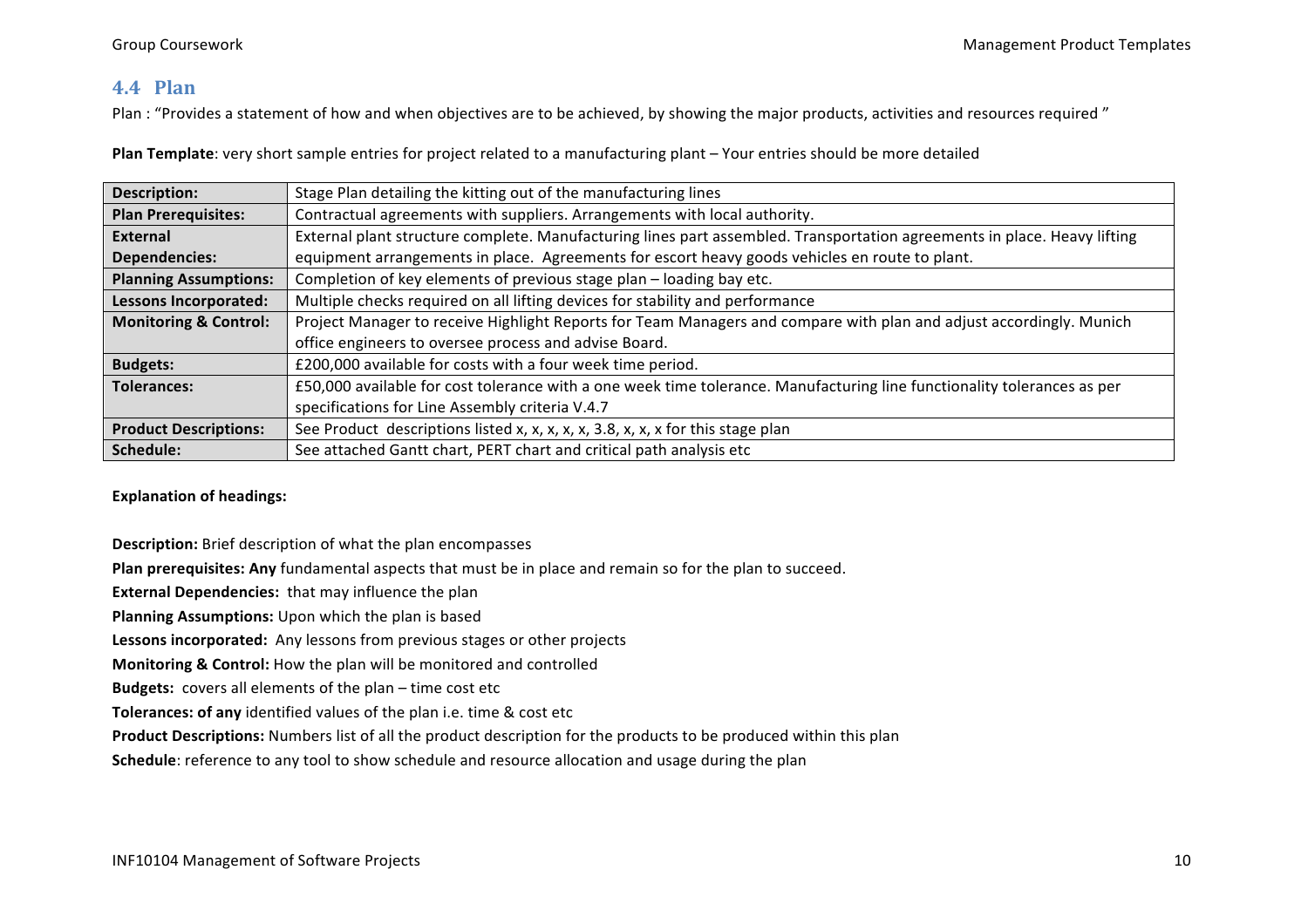### **Section 5: Reports**

#### **5.1 Highlight Report**

Definition- Highlight Report: "Used to provide the Project Board (and possibly other stakeholders) with a summary of the stage status at intervals defined by them" The Project Board uses the report to monitor the project progress whilst the Project Manager can use it to advise the Board of any potential problems or areas where the Project Board could help

#### **Highlight Report Template**

| <b>Highlight Report No:</b>   |                                                                                         | 1                                                                                       | Group Number: 5         |  |  |  |
|-------------------------------|-----------------------------------------------------------------------------------------|-----------------------------------------------------------------------------------------|-------------------------|--|--|--|
| <b>Group Name:</b>            |                                                                                         | Looney Tunes                                                                            | <b>Week No:</b>         |  |  |  |
| <b>Group Members:</b>         |                                                                                         | Jack Jones, Fred Smith, Barack Obama,                                                   | Date Submitted: 5-10-09 |  |  |  |
|                               |                                                                                         | Brad Pitt, Bruce Springsteen                                                            | Period Covered: 28-9-09 |  |  |  |
|                               |                                                                                         |                                                                                         | to 4-10-09              |  |  |  |
| <b>Status Summary:</b>        |                                                                                         | Should provide a short description of the status of the project at this point in time   |                         |  |  |  |
|                               |                                                                                         | highlighting any key points                                                             |                         |  |  |  |
|                               |                                                                                         | <b>This Reporting Period</b>                                                            |                         |  |  |  |
| <b>Products</b>               | Any products that were completed during this period - this should correlate with the    |                                                                                         |                         |  |  |  |
| Completed:                    | Quality Register.                                                                       |                                                                                         |                         |  |  |  |
| <b>Products Planned:</b>      | Products that should have been started during this period but have not been. (Provides  |                                                                                         |                         |  |  |  |
|                               | an early warning of slippage)                                                           |                                                                                         |                         |  |  |  |
| <b>Corrective Action</b>      | Anything that needed to be done that was not originally planned                         |                                                                                         |                         |  |  |  |
| <b>Taken</b>                  |                                                                                         |                                                                                         |                         |  |  |  |
|                               |                                                                                         | <b>Next Reporting Period</b>                                                            |                         |  |  |  |
| <b>Products to be</b>         |                                                                                         | Products that need to be completed in the next period                                   |                         |  |  |  |
| <b>Completed</b>              |                                                                                         |                                                                                         |                         |  |  |  |
| <b>Corrective Action</b>      | Corrective action that needs to be completed in the next period                         |                                                                                         |                         |  |  |  |
| to be taken                   |                                                                                         |                                                                                         |                         |  |  |  |
|                               |                                                                                         |                                                                                         |                         |  |  |  |
| <b>Project Tolerance</b>      | How execution of the project elements is proceeding against tolerances. - e.g. cost and |                                                                                         |                         |  |  |  |
| status                        |                                                                                         | time actually incurred against planned                                                  |                         |  |  |  |
| <b>Requests for</b>           |                                                                                         | Any key items that were identified by the client that needed changing - should          |                         |  |  |  |
| Change                        |                                                                                         | correlate to the Issue Register.                                                        |                         |  |  |  |
| <b>Key Issues &amp; Risks</b> |                                                                                         | Summary of actual issues and potential risks - taken from the Issue & Risk Registers    |                         |  |  |  |
| <b>Lessons Report</b>         |                                                                                         | A review of what went well, what went badly and any recommendations for future<br>work. |                         |  |  |  |